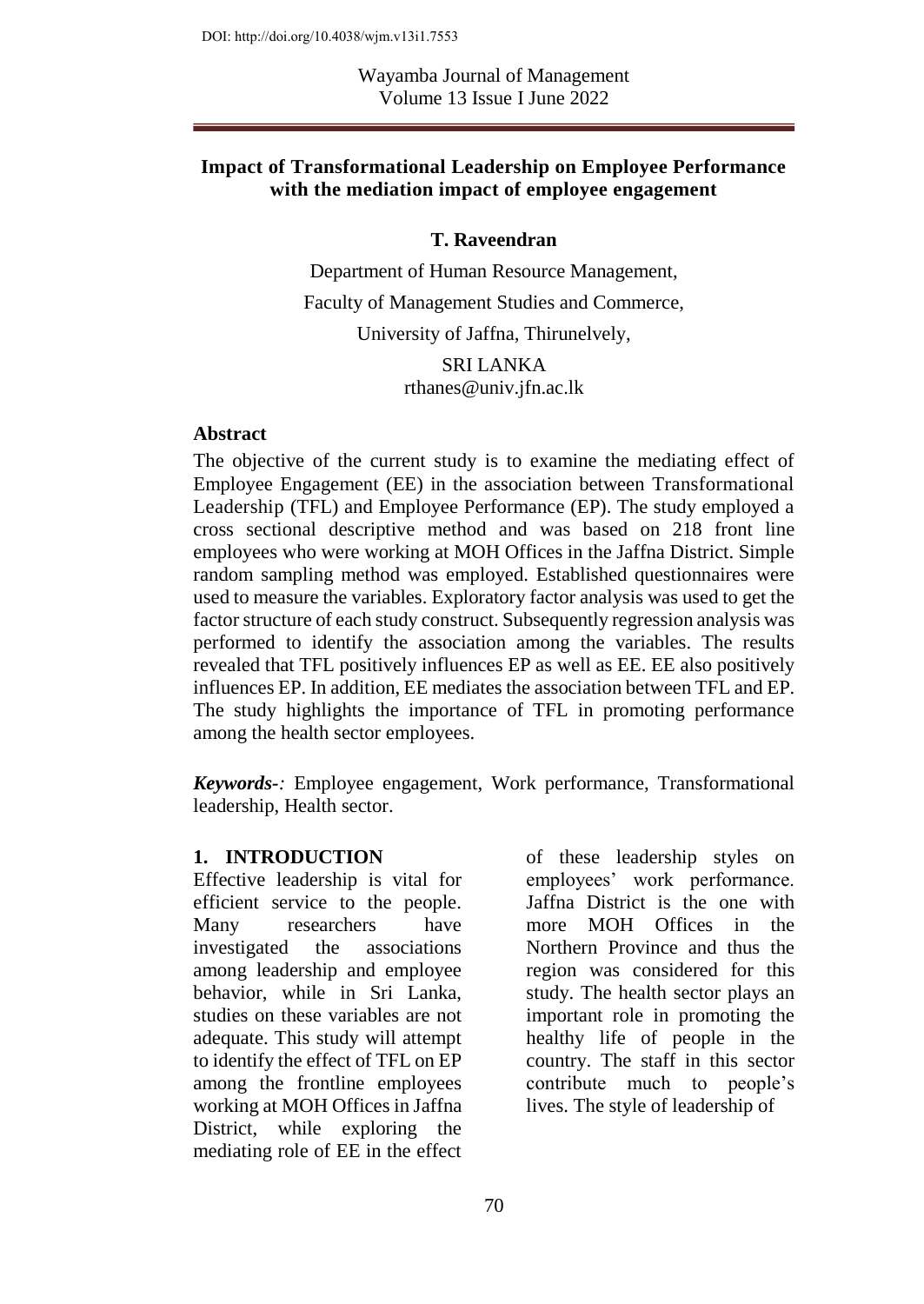administrators in this sector could have an impact on the behavior of staff and the service provided to the communities. Thus, this study is an effort to understand the effect of TFL style on employees' job performance and the interaction effect of EE in the effect of leadership style on employees' job performance.

MOHs are the primary service delivery points in preventive health. They act as the frontline preventive health units in Sri Lanka. The designated preventive health personnel attached to MOH offices include Medial Officer of Health, Public Health Midwives, Public Health Inspectors, Community Dental Officers and supervisory staff (National Institute of Health Sciences 2012). The role of MOH Offices is critical due to the emergence of COVID-19 pandemic as they are responsible for prevention of the pandemic in the community (Sri Lanka, Ministry of Health, 2020). Therefore, understanding of the job performance of frontline employees working at MOH Offices is vital in the current crisis situation.

There are evidences on the linkage between leadership and performance of employees in different countries and various industries (e.g. Rasool, Arfeen, Mothi & Aslam, 2015; Gimuguni, Nandutu & Magolo, 2014). Chan (2010) advocates that a particular leadership style cannot be effective in all situations and

contexts. In the Sri Lankan context, previous researchers have not given much attention to the Sri Lankan health service sector. Therefore, the current study attempts to recognize the role of TFL in EP in the health service sector in the Jaffna District.

There are evidences of studies examining the associations between leadership and employee outcomes in different contexts and sectors (e.g. Lopez-Dominguez, Enache, Sallan & Simo, 2014; Vonger, 2009; Basham, 2012; Sani & Maharani, 2012; Bolden et al., 2012). However, these researches have been carried out in Western context where the cultural aspects of people differ remarkably. Therefore, the present study attempts to survey how TFL style affects EP and the interaction effect of EE in the connection between perceived TFL and EP among the front line employees in the health sector.

### **2. RESEARCH PROBLEM**

People rely on public service for satisfying their day to day needs, however, there is distrust among people regarding the public service. Public sector organizations were seen to experience poor performance, and were burden for the government (Corea, 1988). Gunaruwan (2016) also found that there is inefficiency in the public sector in Sri Lanka and the poor employee performance was the main cause of inefficiency. Warnakula and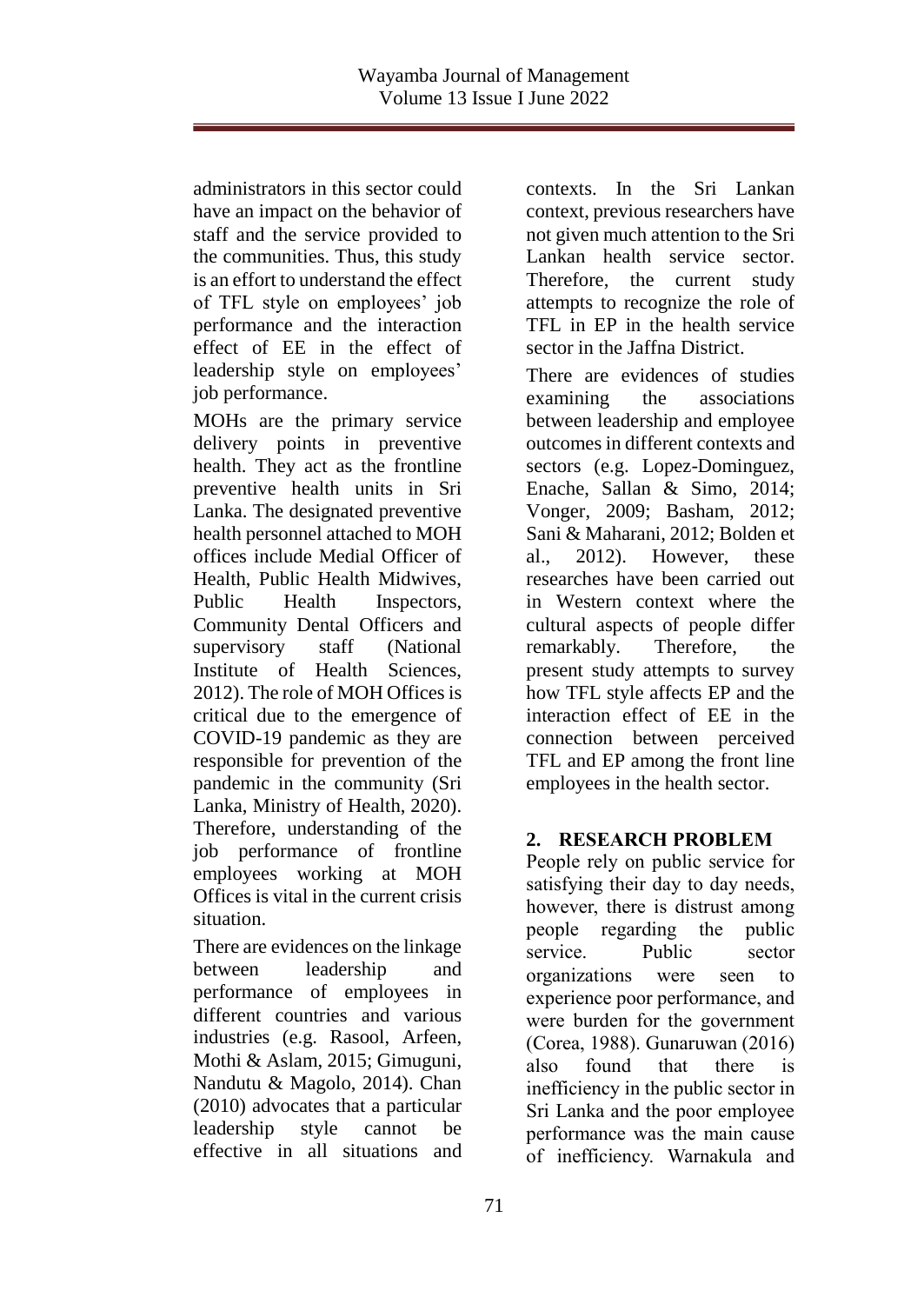Manickam (2010) reported the same results. Hence, exploring the effect of TFL on EP and assessing how far EE mediates the relationship between the variables become necessary.

There are few evidences of studies that examined the effect of TFL on various employee outcomes (e.g. Raveendran, 2021; Chamika & Gunasekara, 2016; Athukorala, Perera, & Meedeniya, 2016; Dhammika, Ahmad & Sam, 2013; Mathotaarachchi, 2013), etc. However, there is need for research to identify how far TFL predicts EP in the health service organizations in the Jaffna District.

### **3. OBJECTIVE**

The main objective of this study is<br>to examine the impact of to examine the perceived TFL on EP and the interaction effect of EE in the connection between TFL and EP among the frontline employees working at MOH Offices in the Jaffna District.

# **4. RESEARCH QUESTIONS**

This research is directed towards answering the following research questions:

- To what extent perceived TFL style impacts EP of the frontline employees working at MOH Offices in Jaffna District of Sri Lanka?
- Does EE mediate the impact of TFL style on EP?

# **5. LITERATURE REVIEW**

### **5.1Transformational Leadership**

Leadership is defined as the process in which a person influences other people to enthusiastically exert efforts towards the organizational goal achievement (Nel et al., 2004). Leaders' style can be divided into two main categories: transformational and transactional leadership (Bass & Avolio, 1997; 2000). Since the work of Burn (1978) on this phenomenon, these styles have become popular. Leaders who adopt TFL inspire people to attain better results. They allow autonomy among workers in their jobs and the authority to make decisions. TFL comprises of the components of idealized influence (attributes and behavior), inspirational motivation, intellectual stimulation and individualized consideration (Avolio, Bass & Jung, 1999; Bass & Avolio, 1990).

Despite plenty of researches has been carried out on leadership all over the world, there are very few studies available in the literature to recognize the link between leadership styles and EP and the mediating effect of EE in the linkage between TFL and EP in the Sri Lankan context. Particularly, Raveendran and Gamage (2019) examined organizational commitment as a mediator in the effect of TFL on EP in the Divisional Secretariats in the Jaffna. Similarly, few other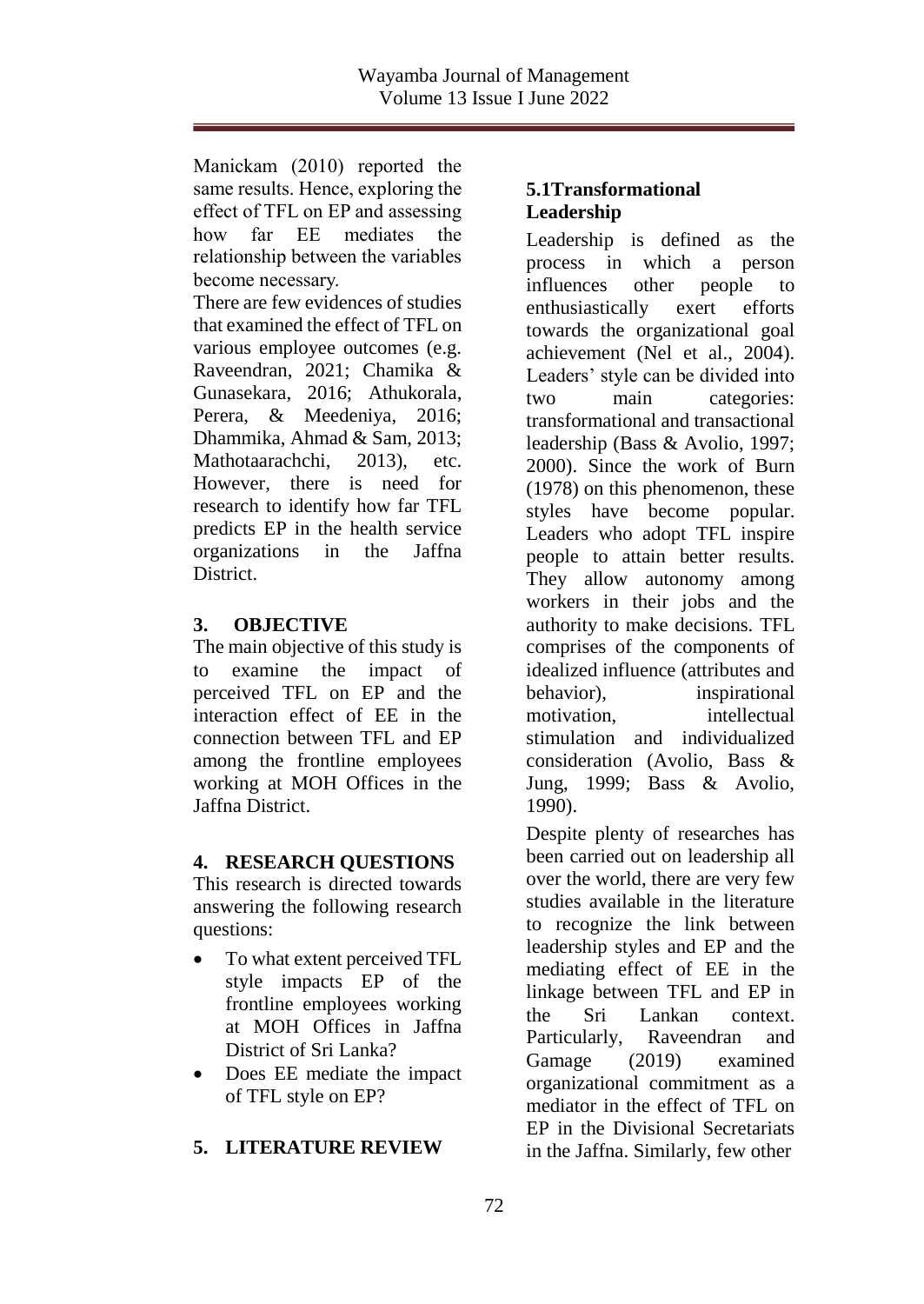researches on leadership styles and employee outcomes in Sri Lankan context have been reported (Jayakody, 2008; KasturiArachchi, 2011; Athukorala, Perera & Meedeniya, 2016; Fernando, 2018).

### **5.2 Employee Performance**

EP is a construct consisting of various work related dimensions. According to Nmadu (2013), EP is the level of completion of tasks that make up an employee's job. The performance is measured against the standard set for employees in terms of accuracy, speed, quality, quantity, timeliness, etc. An accepted model used for measuring EP is the Individual Work Performance Scale of Koopmans et al (2013) which contains three dimensions of performance, namely task performance, contextual performance and counterproductive work behaviour. Task performance can be defined as the ability of an individual in performing the core tasks in his/her job (Campbell, 1990). This includes the quantity and quality of work, job related skills and job related knowledge (Rotundo & Sackett, 2002; Campbell, 1990). Contextual performance can be defined as the behaviour that supports the organizational, social and psychological environment (Borman & Motowidlo, 1993). This includes efforts, supporting for colleagues at work, cooperation and effective communication (Rotundo &

Sackett, 2002; Campbell, 1990). Counterproductive work behaviour can be defined as the actions of employees that can harm the functioning of the organization (Rotundo & Sackett, 2002). This type of behaviour includes absence from work, offtask behaviour, substance abuse, theft, etc. (Koopmans et al., 2011).

#### **5.3Transformational Leadership and Employee Performance**

Several researchers have reported that TFL is positively correlated with EP, job satisfaction and commitment (e.g. Walumbwa, Wang, Lawler & Shi, 2004). Emery and Barker (2007) found that TFL leads to more satisfaction among employees than do transactional style. Purwanto, Purba, Sijabat and Bernarto (2021) reported that TFL positively impacts innovative work behaviour. In addition, Ratnaningtyas, Handaru and Eryanto (2021) found that TFL has a positive effect on work productivity. Walumbwa et al (2004) found that TFL style boosts employees' organisational commitment and job satisfaction. Moreover, Walumbwa, Orwa, Wang and Lawler (2005) found that TFL has positive effect on organizational commitment and job satisfaction of employees. Cavazotte, Moreno and Bernardo (2013) reported that TFL positively influences task performance. Many other studies have confirmed the same effect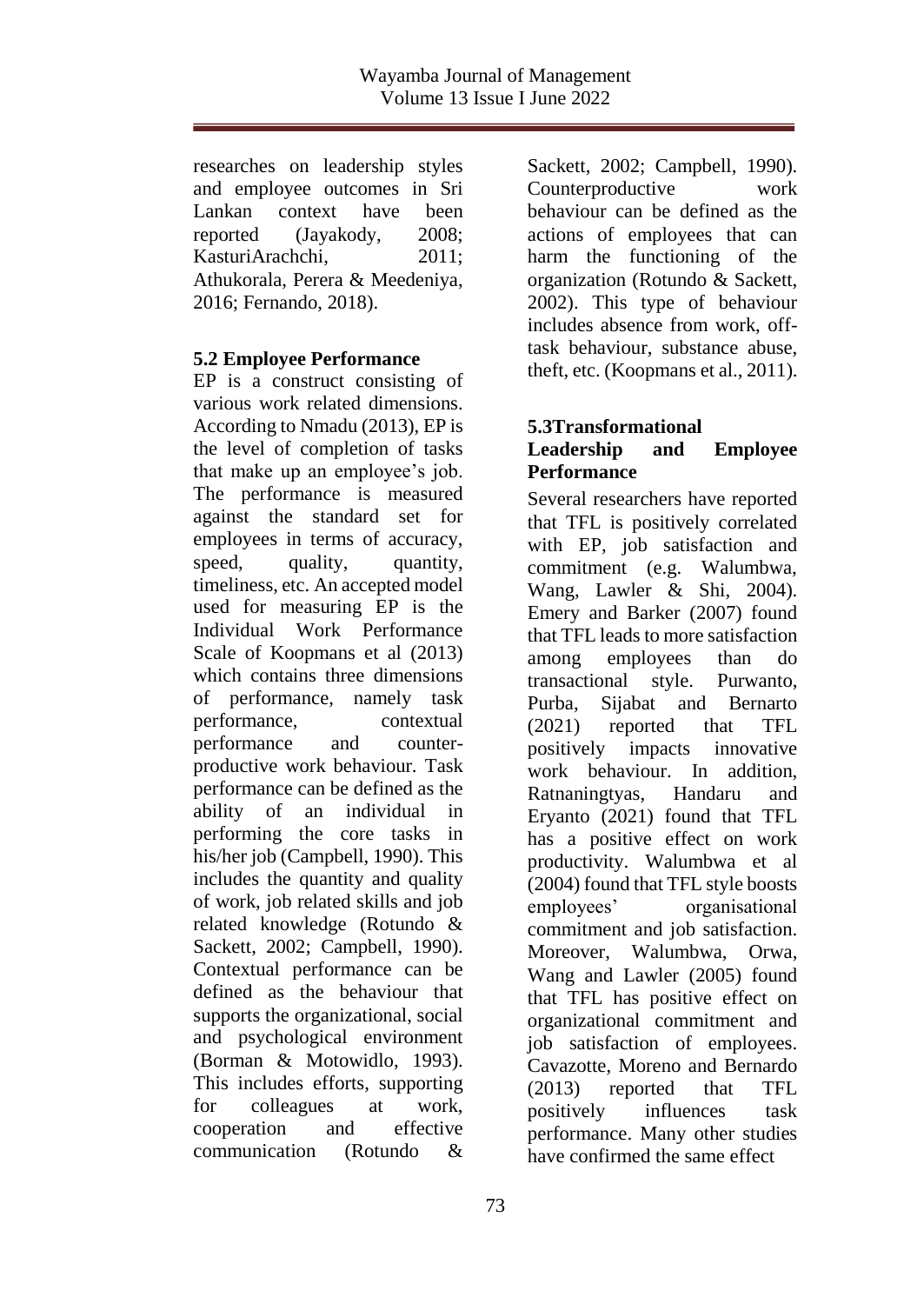(e.g. Jiang, Lu & Le, 2016; Sparkling, Mollaoglu & Kirca, 2016; Spangler & Braiotta, 1990; Andreani & Petrik, 2016; Ng, 2017; Buil, Martínez & Matute, 2019). A few studies conducted in Sri Lanka also reported a positive effect of TFL on EP (e.g. Chamika & Gunasekara, 2016; Karunajeewa, 2018).

However, Idris, Suyuti, Supriyanto and As (2022) reported that TFL does not affect EP. Tseng and Huang (2009) pointed out that TFL does not fit to all categories of organizations. Based on the majority of the empirical evidences, the hypothesis 1 was established.

H1: Transformational leadership has a significant positive influence on iob performance of employees

### **5.4 Employee engagement**

The idea of EE was established by Kahn (1990). He defines EE as the harnessing of organization members to their work roles. The dimensions of EE include physical engagement cognitive engagement and emotional engagement (Kahn, 1990). The cognitive dimension of EE is concerned with employees' beliefs about their organization and its leaders. The emotional dimension is concerned with how employees feel about the organization and its leaders. It is related to the attitude toward the organization and its leaders. The physical aspect of empowerment

is concerned with the physical energy exerted to accomplish the employees' roles.

**5.5 Association between transformational leadership style and employee engagement** TFL is considered as a key factor in determining EE (Mansor, Mun, Farhana & Tarmizi, 2017). Thisera and Sewwandi (2018) reported that TFL positively influences employee engagement in the hospitality sector in Sri Lanka. Surveying 450 employees working in the service sector in India, Agrawal (2020) reported positive impact of TFL on employee engagement. Murali and Aggarwal (2020) also reported the same results in the IT sector in United Arabic Emirates. Likewise, many researchers have reported that TFL has a positive impact on EE (e.g. Perera & Wijewantha, 2015; Balasuriya & Perera, 2021). However, the results of the study by Mozammel and Haan (2016) revealed that applying TFL style does not guarantee that the employees would be fully engaged. Based on the literature, the following hypothesis was formulated.

H2: Transformational leadership has a significant positive influence on employee engagement

**5.6 Association between employee engagement and employee performance**Many researchers (e.g. Harter et al., 2002; Towers Perrin, 2007)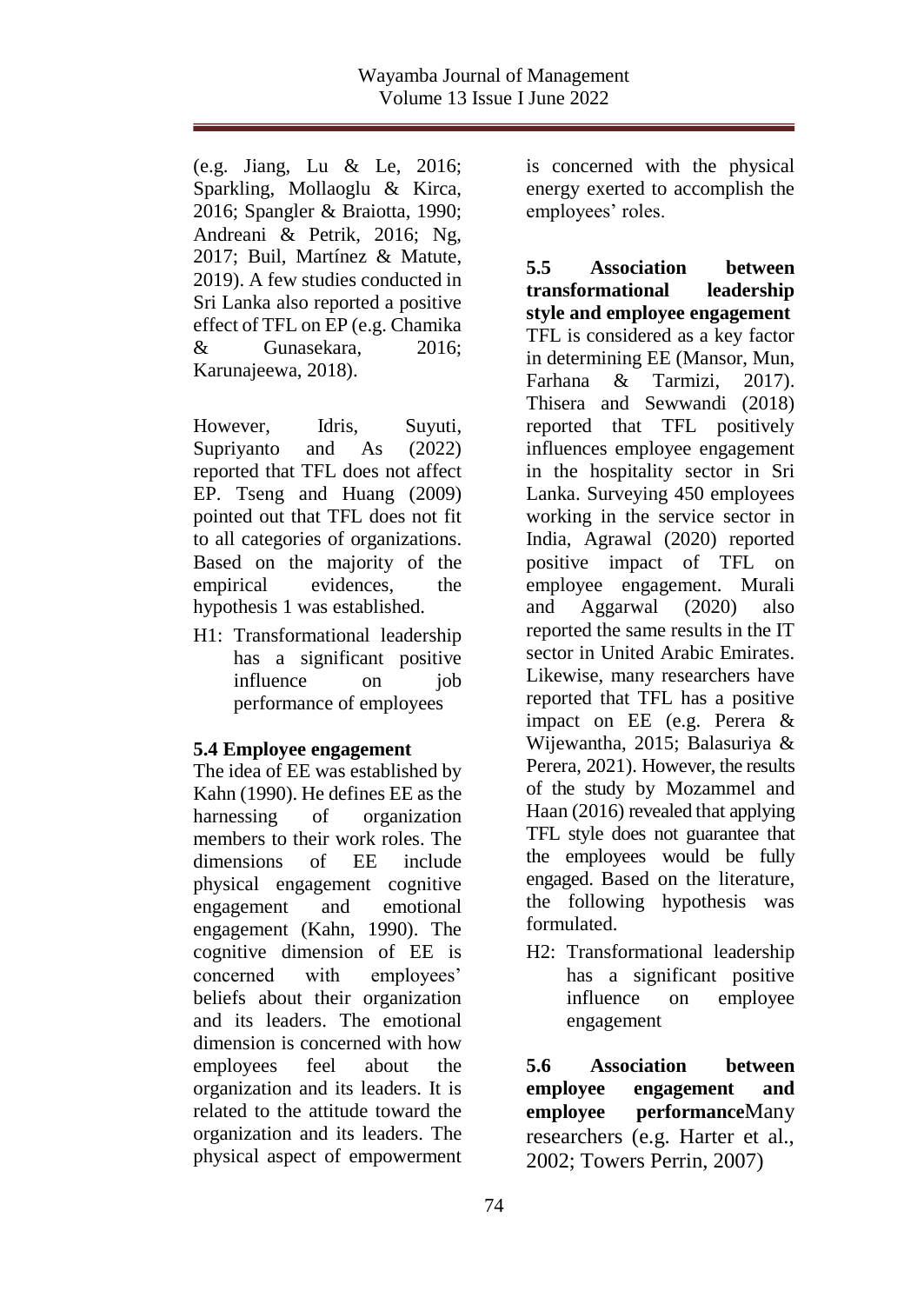have confirmed that EE positively influences EP. Research also shows that high engagement leads to higher satisfaction, commitment, innovation and creativity, and lower turnover and absenteeism (Gichohi, 2014). Saxena and Srivastava (2015) conducted a study in different manufacturing industries located in Maharashtra and Gujarat and found that EE was strongly related to organizational culture, effective communication with superiors, empathic attitudes towards the employees, participation in the decision making process, career development, etc. These aspects ultimately result in increased performance among employees.

Sendawula, Kimuli, Bananuka and Muganga (2018) reported positive linkage between EE and EP. Particularly, EE predicts performance of employees as it leads to positive behaviours among employees (Otieno et al., [2015\)](https://www.tandfonline.com/doi/full/10.1080/23311975.2018.1470891). Highly engaged employees work with peers to enhance job performance for the betterment of the organization (Ologbo & Sofian, [2013\)](https://www.tandfonline.com/doi/full/10.1080/23311975.2018.1470891). The same results have been reported by many researchers (e.g. Shantz et al., [2013;](https://www.tandfonline.com/doi/full/10.1080/23311975.2018.1470891) Ariani, [2013\)](https://www.tandfonline.com/doi/full/10.1080/23311975.2018.1470891)

H3: Employee engagement has a significant positive influence on employee performance

### **5.7 The mediation of employee engagement between transformational leadership and employee performance**

Balasuriya and Perera (2021) reported that EE plays a mediating role in the linkage between TFL and EP in selected *porcelain manufacturing companies in Sri Lanka*. Mariam (2020) reported that EE mediates the association between TFL and EP Pourbarkhordari, Zhou and Pourkarimi (2016) also reported the same finding. Al-Amin (2017) carried out a survey of employees in various jobs in Bangladesh and proved the mediation of EE in the association between the variables. Considering the empirical evidences, the current study hypothesized the mediation of EE as given below.

H4: Employee engagement mediates the influence of transformational leadership on employee performance

# **6. METHODS**

### **6.1 Conceptualisation and operationalisation**

The conceptual model was constructed with the study variables as shown in Figure 1. The variables of the study were operationalised as shown in Table1.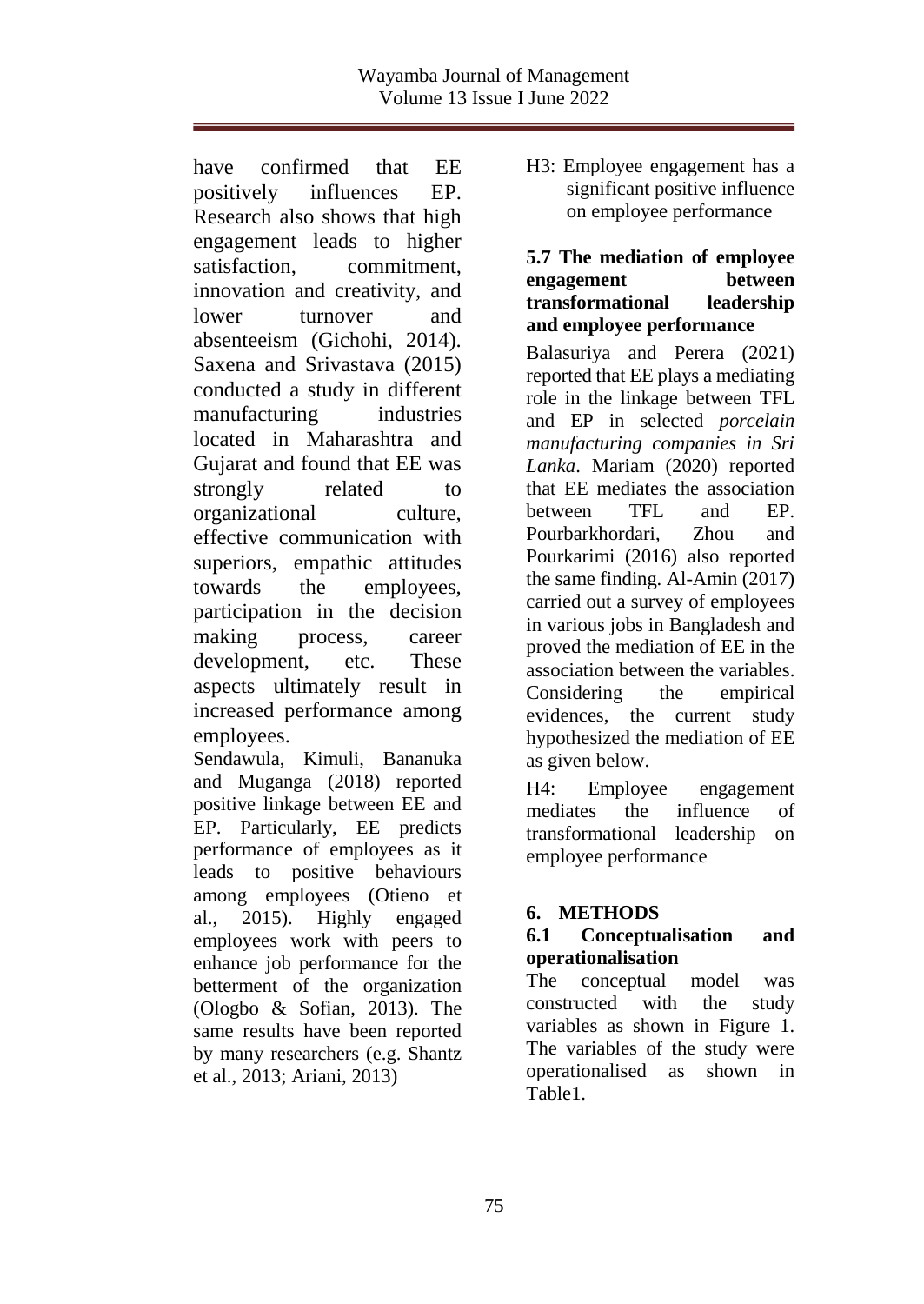### **6.2 Sample and measures**

In this study, the front line employees working at the MOH Offices in Jaffna District were considered as the study population. This includes midwives, public health inspectors and supervisory staff. A sample of 295 employees covering all categories were selected based on random sampling method. Out of the surveys distributed, a total of 218 usable surveys were returned.

TFL was measured using Multifactor Leadership Questionnaire - Form 5X (rater form) developed by Bass and Avolio (2000). EP was measured using Individual Work Performance Questionnaire of Koopmans et al (2013). EE was measured using Job Engagement Scale (JES) developed by Rich et al (2010). A pilot test was conducted with 36 employees who were selected based on convenience sampling method. Based on respondents' feedback, the items were modified. The questionnaires were directly administered to the respondents.

### **6.3 Method of data analysis**

Data were analysed using SPSS 21.0 for Windows. Exploratory Factor Analysis (EFA) was performed to extract the factors. Tolerance and VIF values, and Collinearity statistics were assessed to detect multicollinearity issues among the variables. Finally, regression analysis was conducted to identify

the association among the study variables.

**7. ANALYSIS AND RESULTS** Initially, the reliability was examined by estimating Cronbach's alpha of the subscales and the results are shown in Table 2.

### **7.1 Testing assumptions for factor analysis**

Normality was tested based on skewness and kurtosis values for items of the questionnaires. The values for skewness and kurtosis between -2 and +2 are considered acceptable to confirm that the data are normally distributed (George & Mallery, 2010). In the current study, the skewness and kurtosis values of items fall between -2 and  $+2$ . This confirms that the data are normally distributed.

### **7.2 Exploratory Factor Analysis (EFA)**

The study constructs were subjected to EFA to extract the items measuring each subconstruct. The Results of EFA of transformational leadership, EE and EP are shown in Table 3, Table 4 and Table 5 respectively. Principal Component Analysis was used to extract factors and Promax rotation method was employed in SPSS.

In EFA for TFL construct, the low factor loading items were removed and the items measuring the five sub-constructs were extracted. The total variance explained by the factors extracted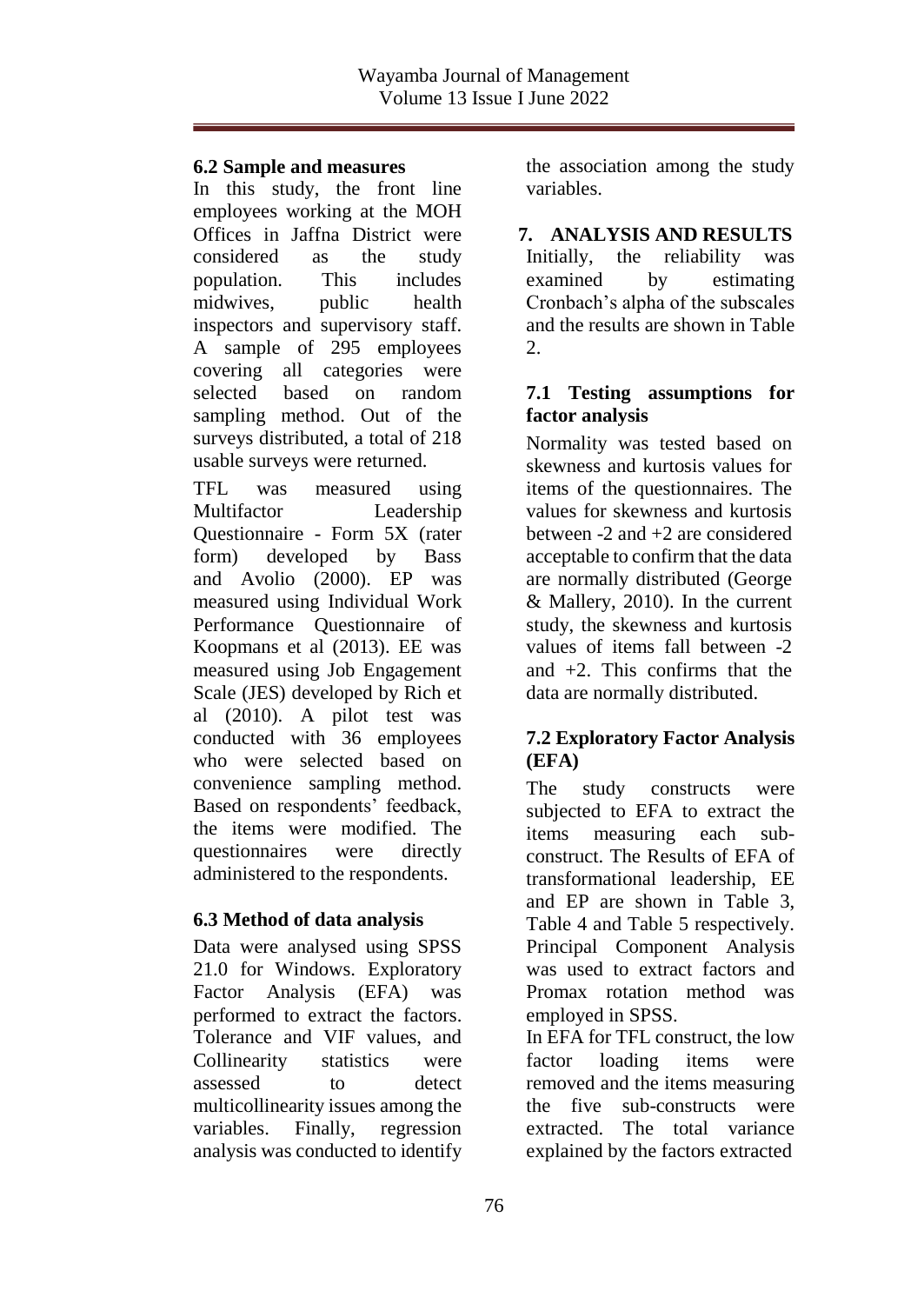is 62% which is considered adequate. In EFA for EE construct, the low factor loading items were removed and the items measuring the three subconstructs were extracted. The results of EFA of EE are depicted in Table 4. As shown in the table, the total variance explained by the factors extracted is 59%.

In EFA for EP construct, the items measuring the three subconstructs namely task performance, contextual performance and counterproductive work behaviour were extracted and the results of EFA are portrayed in Table 5. After extraction of factors, the scores of the items measuring the counterproductive work behaviour were reversed as the counterproductive behaviour is a negative aspect of EP. After that, scores of extracted factors of EP were summed up to get the total score for the variable. The total variance explained by the factors extracted is 57% which is considered adequate.

After performing EFA, the items measuring the variables were summed up to get the total score of each study variable and regression analysis was performed to identify the association among the variables. Tolerance and VIF values were assessed to detect multicollinearity issues among the variables. As shown in Table 6, the Tolerance value is greater than 0.1 and the VIF value is below 10 for the variables of this study. As the values are within the cut-off

limits (Hair et al., 2014), there is no multicollinearity problem among the variables. Therefore, analysis could be performed to find the linkage between the variables.

# **7.3 Testing Hypotheses**

**H1: Transformational leadership has a significant positive influence on job performance of employees**

As per results reported in Table 7c, TFL significantly and positively impacts EP ( $\beta$  =.683, p = .01 level). In addition, the ANOVA results reported in Table 7b portrays that the F value is significant at 0.01 level. As per R square value depicted in Table 7b, 22.5% of the variation in EP is accounted for the variation in transformational leadership. Based on the results, the hypothesis 1 is supported.

### **H2: Transformational leadership has a significant positive impact on employee engagement**

As per results reported in Table 8b, TFL has a positive impact on EE  $(6 = .704, p = .05$  level). In addition, the ANOVA results reported in Table 8a shows that the F value is significant at 0.01 level. As per results of regression analysis, R square value is .210. Thus, 21% of the variation in EE is accounted for the variation in transformational leadership.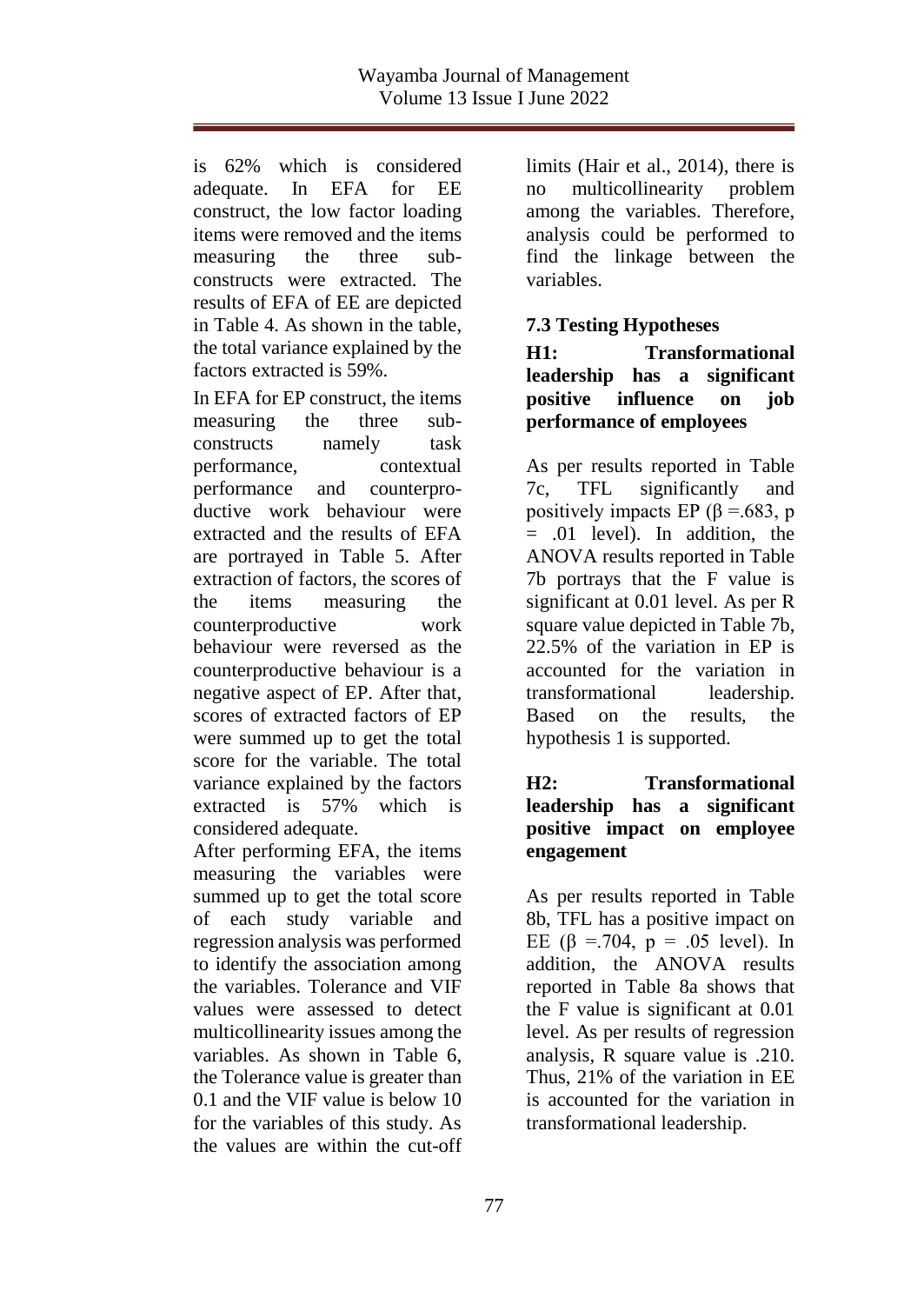Based on the results, the hypothesis 2 is supported.

### **H3: Employee engagement has a significant positive influence on employee performance**

As per regression results reported in Table 9b, EE has a significant positive impact on EP  $(\beta = 216, p = .01$  level). In addition, the ANOVA results reported in Table 9a shows that the F value is significant at 0.01 level. The results of regression analysis show that R square value is .210. Thus, 21% of the variation in EP is accounted for the variation in EE. Based on the results, the hypothesis 3 is supported.

### **H4: Employee engagement mediates the influence of transformational leadership on employee performance**

The Table, 10a, 10b and 10c show the results of mediation effect using regression analysis. As per the results reported in Table 10c, impact of TFL style on EP mediated by EE is significant  $(B =$ .649,  $p < 0.05$ ). Here, the impact of TFL on EP remained significant with the inclusion of employee engagement. The Table 10a depicts the R-square change when the mediator variable was included. Further, the ANOVA results reported in Table 10b shows that the F value is significant at 0.01 level after the inclusion of employee

engagement. Therefore, EE mediates the effect of TFL on EP among the front line employees working at the MOH offices in Jaffna. Thus, the hypothesis 4 was supported.

# **8. DISCUSSION**

The present study reveals that TFL has a positive impact on EP. The result is congruent with the findings of previous studies (for example, Jiang, Lu, & Le, 2016; Sparkling, Mollaoglu & Kirka, 2016; Chammika & Gunasekra, Karunajeewa, 2018). Based on the study of banking sector in Sri Lanka, Chamika and Gunasekara (2016) stated that supervisors have to use TFL or rather embrace transactional leadership style. Thus, TFL could have effect on employee productivity and and performance. Karunajeewa (2018) reported that TFL has a positive impact on EP. Therefore, the results of this study comply with the empirical evidences in Sri Lanka.

This study has shown that TFL positively impacts EE. The finding is consistent with studies of Thisera and Sewwandi (2018), Agrawal (2020) and, Murali and Aggarwal (2020). The study also revealed that EE positively influences EP. The result is congruent with the existing literature (e.g. Towers Perrin, 2007; Sendawula, Kimuli, Bananuka & Muganga, 2018; Ologbo & Sofian, [2013\)](https://www.tandfonline.com/doi/full/10.1080/23311975.2018.1470891) As an important part of the study,

the mediation effect of EE in the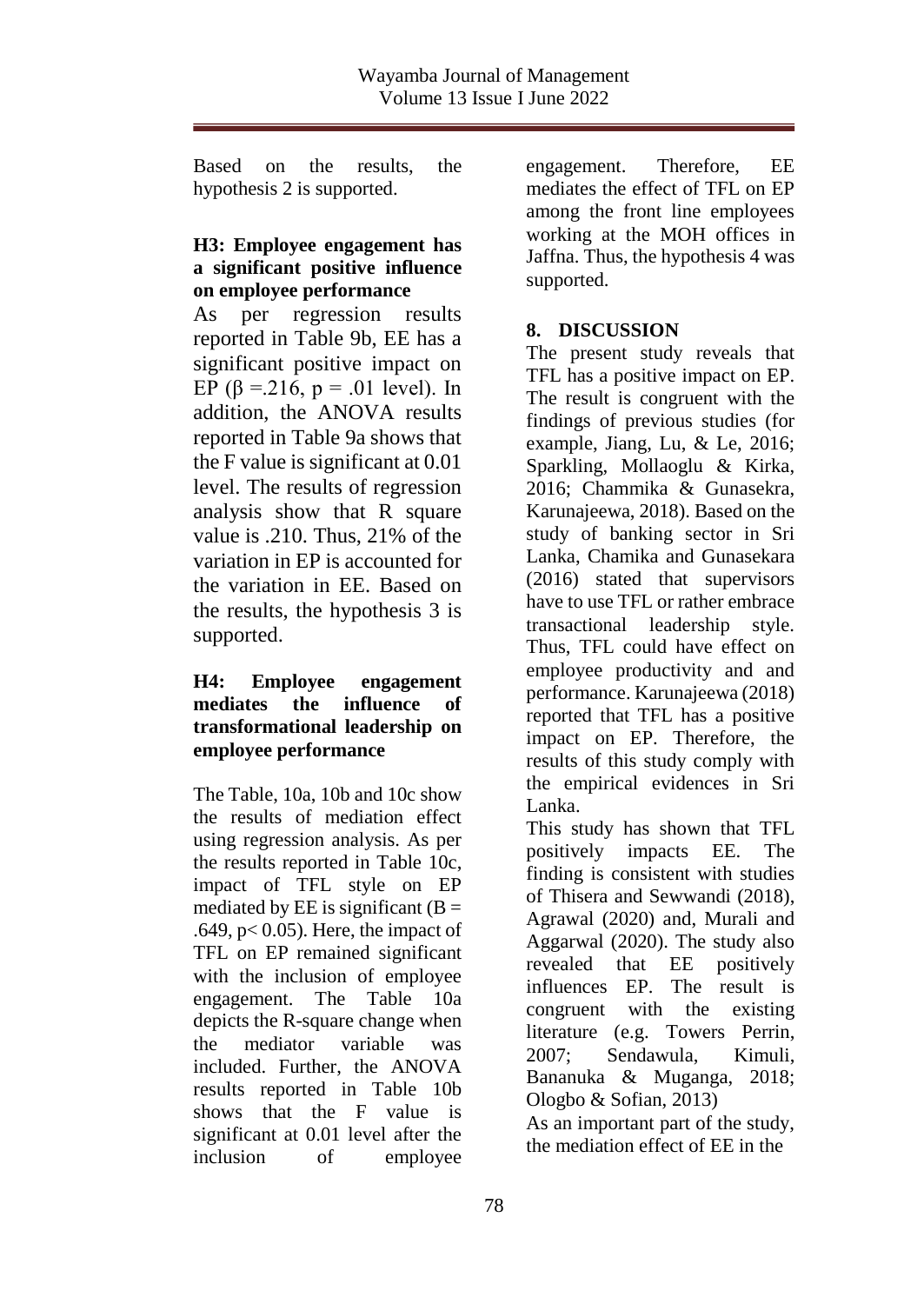linkage between TFL and EP was examined. The findings reveal that EE mediates the impact of TFL on EP and the finding is concurrent with the prior studies conducted by Balasuriya and Perera (2021), Mariam (2020) and Pourbarkhordari, Zhou and Pourkarimi (2016). TFL promotes EE and leads to go extra mile in employees' work and thus the performance of employees is enhanced.

### **9. CONCLUSION**

The current study revealed that TFL is a predictor of EP. Further, EE mediates the impact of TFL on EP. The findings would be useful for the administrators in the health sector. Practicing appropriate leadership style in the health sector becomes vital. Bearing the finding of the present study in mind, the leaders of the health sector may consider adopting transformational style to boost EP and EE levels among employees.

The current study emphasizes that EE should be enhanced in job for promoting performance among employees. Previous studies have not adequately examined the mediating role of EE in the leadership-performance

relationship in the health sector in Sri Lankan context. Therefore, the present study would contribute to the body of knowledge. The study will be a base for further researchers to further investigate

the association among the variables TFL, EP and EE. The health sector may consider the findings of this research for developing leadership programmes to enhance appropriate leadership skills.

### **10. DIRECTIONS FOR FUTURE RESEARCH**

The present study was limited to the MOH offices in the Jaffna District. The other regions should be covered by future researchers to confirm the association between TFL, EP and EE. Further, it is necessary to survey the employees of other service sectors. In addition, as the current study employed a cross sectional survey method, it is better to do a longitudinal study and the data could be collected using different techniques. Particularly, the TFL style was taken for investigation in the present study and thus the other styles such as transactional leadership, laissez-faire leadership, servant leadership, people oriented and task oriented leadership styles could be considered by future researchers. As there are not adequate studies in Sri Lankan context, more research should follow with different samples from various sectors, types of businesses and in different regions. Moreover, future researchers may investigate the influence of leadership styles on other dimensions of employee behaviours such as absenteeism, job satisfaction, organizational commitment, organizational citizenship behaviour, etc.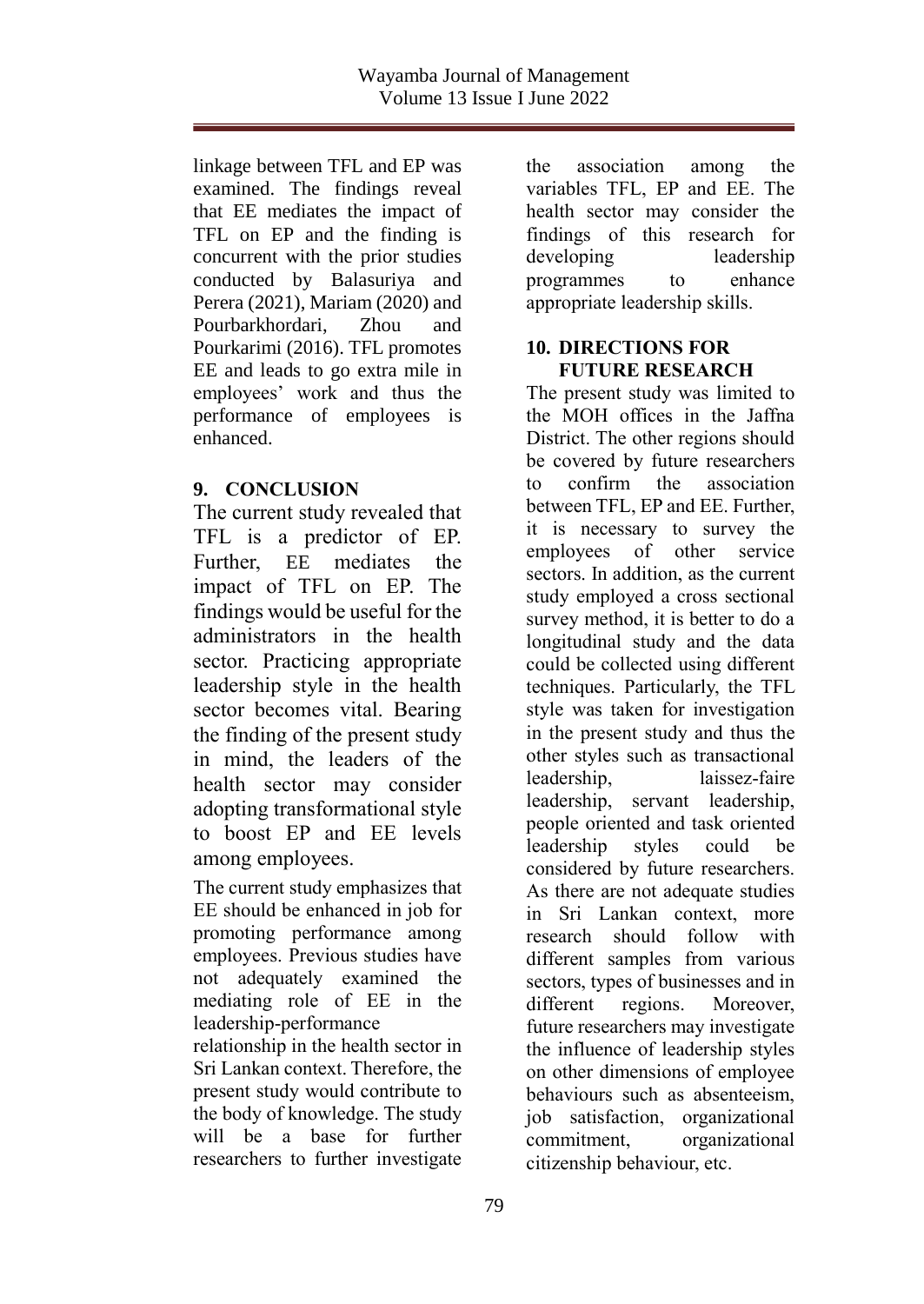# **APPENDIX**



# **Figure 1: The conceptual framework**

### **Table 1: Operationalization**

| Concept                          | <b>Variable</b>                 | <b>Dimensions</b>                                                                                                                                              | <b>Measure/Instrumen</b>                                                                                        |
|----------------------------------|---------------------------------|----------------------------------------------------------------------------------------------------------------------------------------------------------------|-----------------------------------------------------------------------------------------------------------------|
| Leadership<br><b>Styles</b>      | Transformatio<br>nal leadership | • Idealized influence-<br>(attributes and<br>behaviour)<br>• Intellectual<br>stimulation<br>• Inspirational<br>motivation<br>• Individualized<br>consideration | Multifactor<br>Leadership<br>Questionnaire (MLQ)<br>Form 5X - Rater form<br><b>Bass</b><br>and Avolio (2000)    |
| Employees'<br>Job<br>Performance | Perceived Job<br>Performance    | • Task performance<br>$\bullet$ Contextual<br>performance<br>• Counterproductive<br>work behaviour                                                             | Individual<br>Work<br>Performance<br>Questionnaire<br>(IWPO)<br>of<br>Koopmans<br>al<br><sub>et</sub><br>(2013) |
| Employee<br>Engagement           | Employee<br>Engagement          | • Physical<br>engagement<br>• Emotional<br>engagement<br>• Cognitive<br>engagement                                                                             | Job<br>Engagement<br>Scale<br>(JES)<br>developed by Rich et<br>al $(2010)$                                      |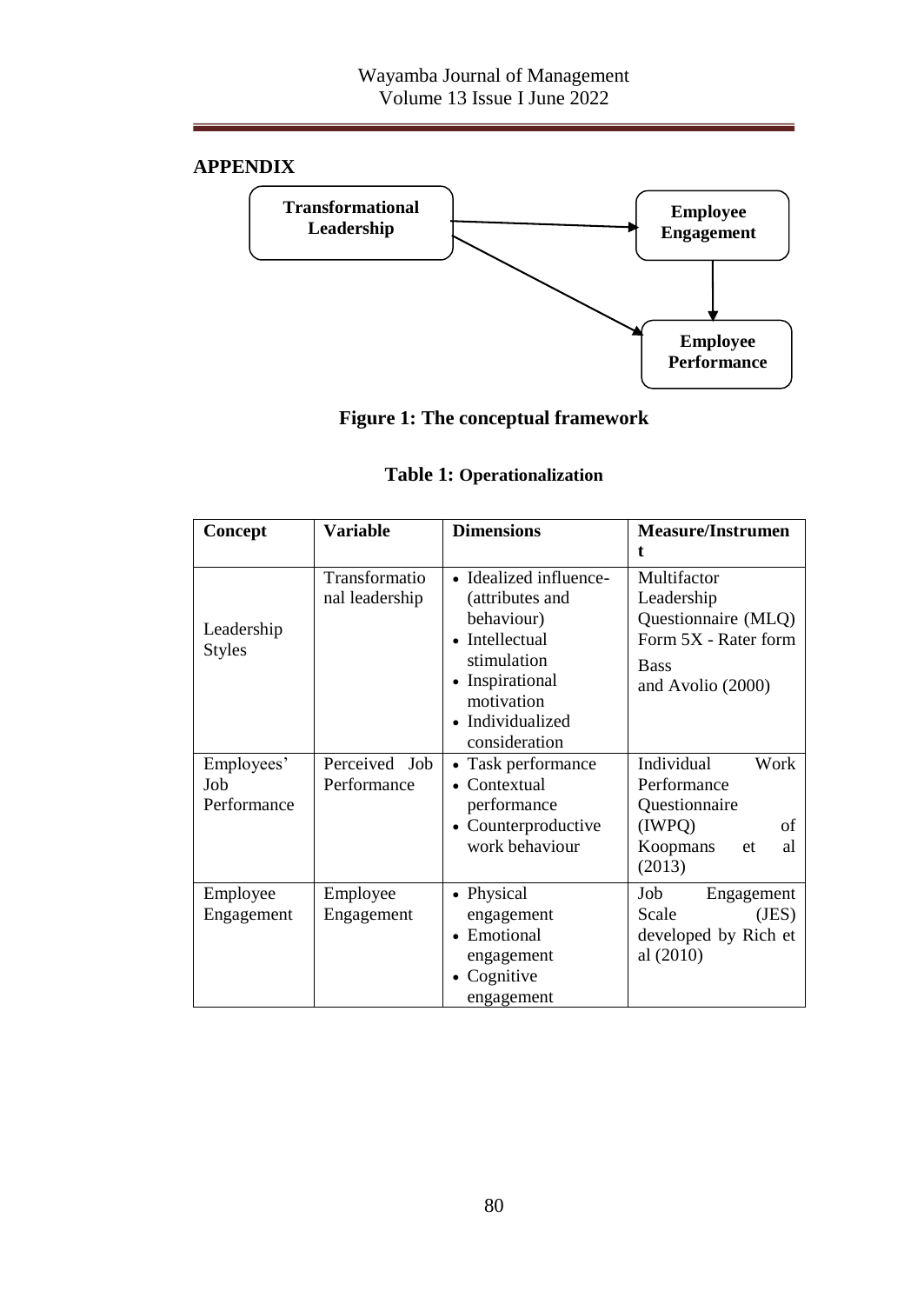| Variable                         | No. of         | Cronbach's   |
|----------------------------------|----------------|--------------|
|                                  | items          | <b>Alpha</b> |
| Transformational leadership      |                |              |
| Intellectual_stimulation         | $\overline{4}$ | 0.875        |
| Inspirational_motivation         | 4              | 0.729        |
| Individualized_consideration     | 4              | 0.717        |
| Idealized influence_attributes   | $\overline{4}$ | 0.824        |
| Idealized influence_behaviour    | 4              | 0.811        |
| <b>Employee Performance</b>      |                |              |
| Task_performance                 | 5              | 0.732        |
| Contextual_performance           | 8              | 0.716        |
| Counterproductive_work behaviour | 5              | 0.895        |
| <b>Employee Engagement</b>       |                |              |
| Physical_engagement              | 6              | 0.883        |
| Emotional_engagement             | 6              | 0.847        |
| Cognitive_engagement             | 6              | 0.804        |

**Table 2: Reliability of scales**

Source: Survey data, 2021

### **Table 3: EFA of transformational leadership**

| Pattern Matrix <sup>a</sup> |                           |                       |                        |                                 |                                  |  |  |  |
|-----------------------------|---------------------------|-----------------------|------------------------|---------------------------------|----------------------------------|--|--|--|
|                             |                           | Component             |                        |                                 |                                  |  |  |  |
|                             | Individ.<br>consideration | Inspir.<br>motivation | Intell.<br>stimulation | Ideal.<br>influ. -<br>behaviour | Ideal.<br>Influ. -<br>attributes |  |  |  |
| IN_CON2                     | .872                      |                       |                        |                                 |                                  |  |  |  |
| IN_CON4                     | .803                      |                       |                        |                                 |                                  |  |  |  |
| IN_CON1                     | .763                      |                       |                        |                                 |                                  |  |  |  |
| ID_CON3                     | .553                      |                       |                        |                                 |                                  |  |  |  |
| $IN_MO1$                    |                           | .912                  |                        |                                 |                                  |  |  |  |
| $IN_MO2$                    |                           | .829                  |                        |                                 |                                  |  |  |  |
| IN_MO3                      |                           | .827                  |                        |                                 |                                  |  |  |  |
| IN_STI4                     |                           |                       | .806                   |                                 |                                  |  |  |  |
| IN_STI2                     |                           |                       | .585                   |                                 |                                  |  |  |  |
| IN_STI1                     |                           |                       | .555                   |                                 |                                  |  |  |  |
| IN_STI3                     |                           |                       | .525                   |                                 |                                  |  |  |  |
| ID_IN_BE1                   |                           |                       |                        | .753                            |                                  |  |  |  |
| ID_IN_BE4                   |                           |                       |                        | .737                            |                                  |  |  |  |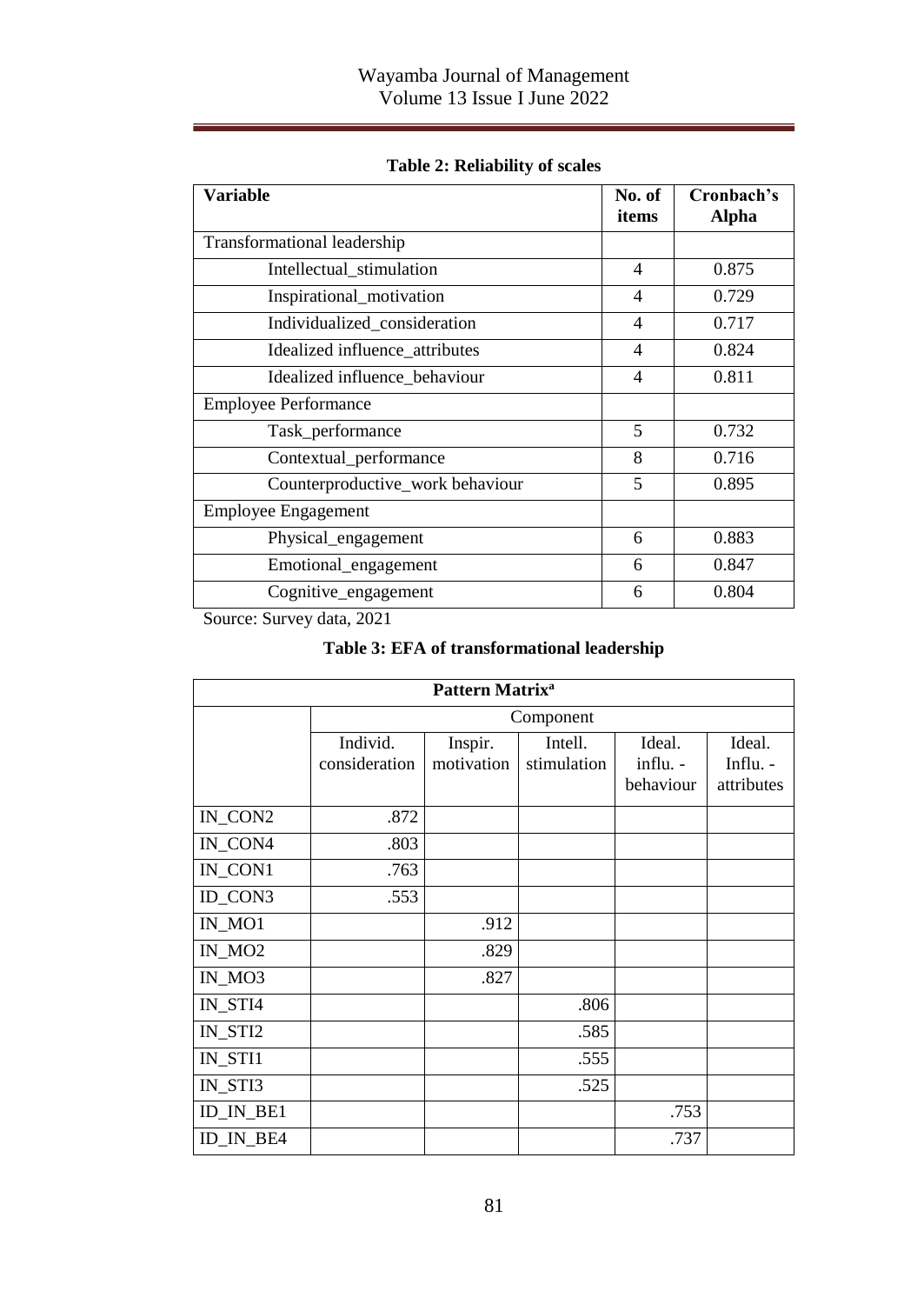## Wayamba Journal of Management Volume 13 Issue I June 2022

| ID_IN_BE3                                   |     |     |     | .621 |      |
|---------------------------------------------|-----|-----|-----|------|------|
| ID IN AT1                                   |     |     |     |      | .698 |
| ID_IN_AT4                                   |     |     |     |      | .699 |
| ID_IN_AT2                                   |     |     |     |      | .648 |
| ID IN AT3                                   |     |     |     |      | .622 |
| Total variance<br>explained                 | 33% | 12% | 8%  | 5%   | 4%   |
| Cumulative %<br>of<br>variance<br>explained | 33% | 45% | 53% | 58%  | 62%  |

Source: Survey data, 2021

|                                                | Pattern Matrix <sup>a</sup> |                         |                         |  |  |  |  |  |
|------------------------------------------------|-----------------------------|-------------------------|-------------------------|--|--|--|--|--|
|                                                |                             | Component               |                         |  |  |  |  |  |
|                                                | Physical<br>Engagement      | Emotional<br>Engagement | Cognitive<br>Engagement |  |  |  |  |  |
|                                                |                             |                         |                         |  |  |  |  |  |
| $ENG_11$                                       | .874                        |                         |                         |  |  |  |  |  |
| $ENG_9$                                        | .751                        |                         |                         |  |  |  |  |  |
| $ENG_12$                                       | .652                        |                         |                         |  |  |  |  |  |
| $ENG_6$                                        | .611                        |                         |                         |  |  |  |  |  |
| $ENG_14$                                       | .563                        |                         |                         |  |  |  |  |  |
| $ENG_13$                                       | .457                        |                         |                         |  |  |  |  |  |
| $ENG_18$                                       |                             | .846                    |                         |  |  |  |  |  |
| ENG 1                                          |                             | .615                    |                         |  |  |  |  |  |
| $ENG_15$                                       |                             | .606                    |                         |  |  |  |  |  |
| $ENG_17$                                       |                             | .540                    |                         |  |  |  |  |  |
| $ENG_10$                                       |                             | .472                    |                         |  |  |  |  |  |
| $ENG_16$                                       |                             |                         | .726                    |  |  |  |  |  |
| $ENG_7$                                        |                             |                         | .664                    |  |  |  |  |  |
| $ENG_4$                                        |                             |                         | .652                    |  |  |  |  |  |
| $ENG_2$                                        |                             |                         | .625                    |  |  |  |  |  |
| Total variance explained                       | 38%                         | 15%                     | 6%                      |  |  |  |  |  |
| Cumulative<br>of<br>$\%$<br>variance explained | 38%                         | 53%                     | 59%                     |  |  |  |  |  |

# **Table 4: EFA of employee engagement**

Source: Survey data, 2021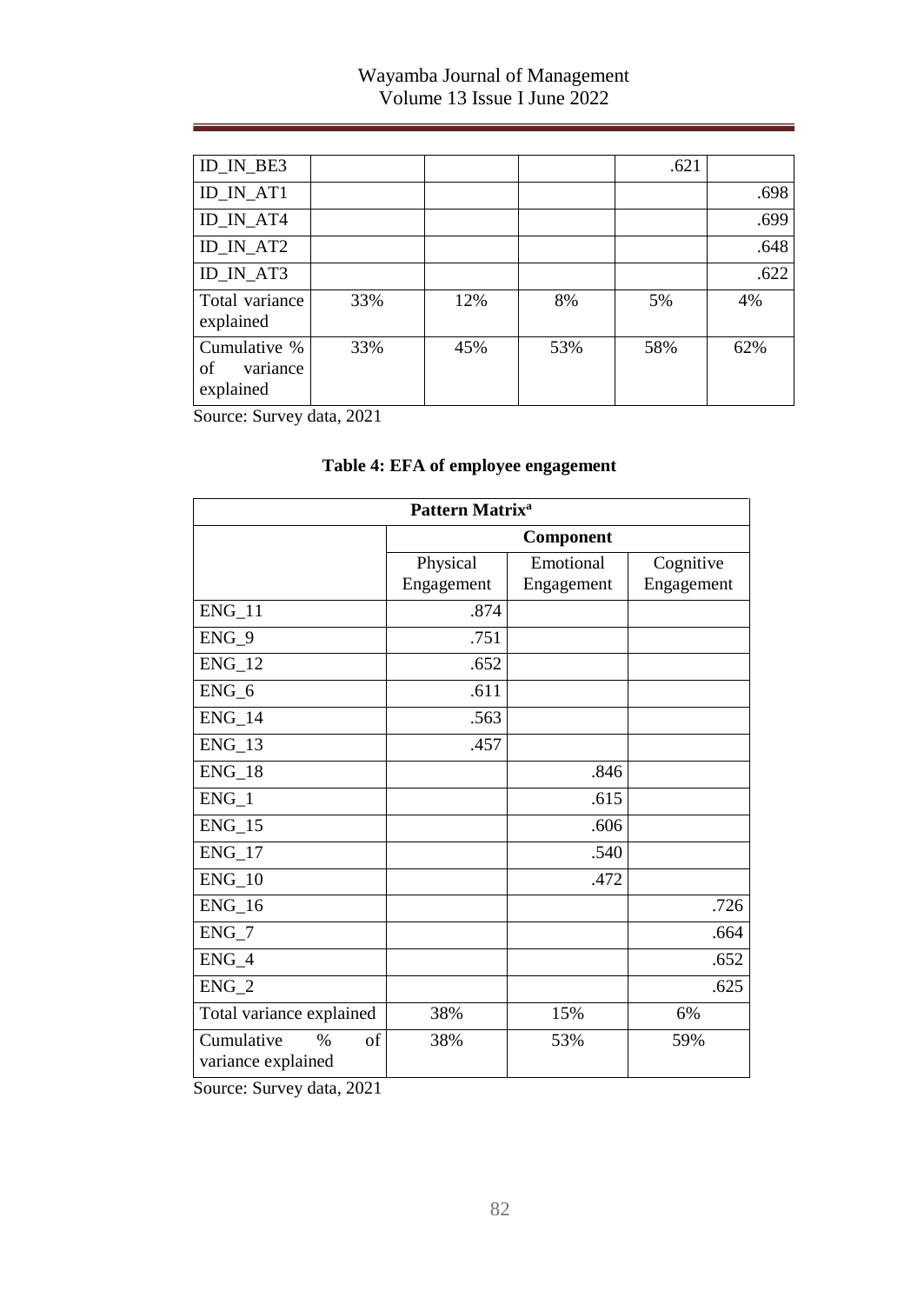| Pattern Matrix <sup>a</sup>                    |                     |                           |                                         |  |  |  |
|------------------------------------------------|---------------------|---------------------------|-----------------------------------------|--|--|--|
|                                                |                     | Component                 |                                         |  |  |  |
|                                                | Task<br>performance | Contextual<br>performance | Counterproduc<br>tive work<br>behaviour |  |  |  |
| P_Task1                                        | .907                |                           |                                         |  |  |  |
| P_Task2                                        | .892                |                           |                                         |  |  |  |
| P Task3                                        | .867                |                           |                                         |  |  |  |
| P_Task4                                        | .835                |                           |                                         |  |  |  |
| P_Cont1                                        |                     | .872                      |                                         |  |  |  |
| P_Cont2                                        |                     | .865                      |                                         |  |  |  |
| P_Cont4                                        |                     | .831                      |                                         |  |  |  |
| P_Cont5                                        |                     | .801                      |                                         |  |  |  |
| P_Cont7                                        |                     |                           |                                         |  |  |  |
| P_Cwp1                                         |                     |                           | .856                                    |  |  |  |
| P_Cwp2                                         |                     |                           | .825                                    |  |  |  |
| P_Cwp3                                         |                     |                           | .817                                    |  |  |  |
| P_Cwp5                                         |                     |                           | .616                                    |  |  |  |
| Total variance explained                       | 39%                 | 13%                       | 5%                                      |  |  |  |
| Cumulative<br>of<br>$\%$<br>variance explained | 39%                 | 52%                       | 57%                                     |  |  |  |

## **Table 5: EFA of employee performance**

Source: Survey data, 2021

### **Table 6: Collinearity statistics**

| Model                                                | <b>Collinearity Statistics</b> |       |  |
|------------------------------------------------------|--------------------------------|-------|--|
|                                                      | Tolerance                      | VIF   |  |
| 1 Transformational leadership & Employee Performance | .813                           | 2.972 |  |
| 2 Transformational leadership & Employee engagement  | .593                           | 2.663 |  |
| Employee engagement & Employee Performance           | 772                            | 1918  |  |

Source: Survey data, 2021

#### **Table 7a: ANOVA**

| Model                     | Sum of Squares | df  | Mean Square |        | Sig.              |  |
|---------------------------|----------------|-----|-------------|--------|-------------------|--|
| Regression                | 22.425         |     | 22.425      | 62.678 | .000 <sup>b</sup> |  |
| Residual                  | 77.282         | 216 | .358        |        |                   |  |
| Total                     | 99.708         | 217 |             |        |                   |  |
| a. Dependent Variable: EP |                |     |             |        |                   |  |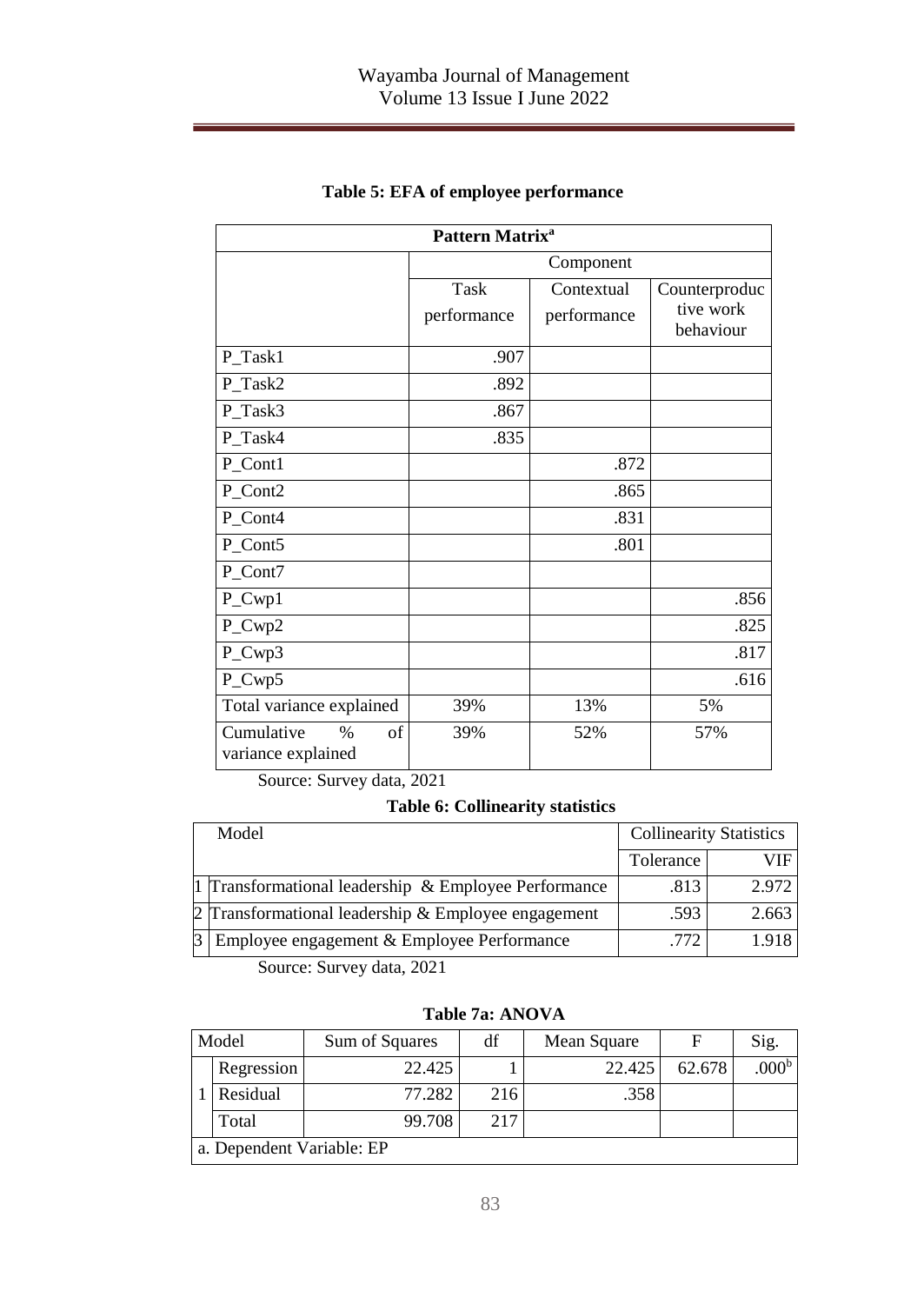|       | b. Predictors: (Constant), TFL           |                        |            |                      |       |      |  |  |  |
|-------|------------------------------------------|------------------------|------------|----------------------|-------|------|--|--|--|
|       | <b>Table 7b: Regression Coefficients</b> |                        |            |                      |       |      |  |  |  |
| Model |                                          | Unstd.<br>Coefficients |            | Std.<br>Coefficients |       | Sig. |  |  |  |
|       |                                          | B                      | Std. Error | <b>B</b> eta         |       |      |  |  |  |
|       | (Constant)                               | 1.820                  | .232       |                      | 7.840 | .000 |  |  |  |
|       | Transformational<br>leadership           | .683                   | .086       | .474                 | 7.917 | .000 |  |  |  |
|       | a. Dependent Variable: EP                |                        |            |                      |       |      |  |  |  |
|       | R square $= 225$                         |                        |            |                      |       |      |  |  |  |

Source: Survey data, 2021

#### **Table 8a: ANOVA**

|  | Model                          | Sum of<br>Squares | df  | Mean<br>Square | F     | Sig.              |  |
|--|--------------------------------|-------------------|-----|----------------|-------|-------------------|--|
|  | Regression                     | 405.681           |     | 405.681        | 4.669 | .032 <sup>b</sup> |  |
|  | Residual                       | 18766.893         | 216 | 86.884         |       |                   |  |
|  | Total                          | 19172.573         | 217 |                |       |                   |  |
|  | a. Dependent Variable: EE      |                   |     |                |       |                   |  |
|  | b. Predictors: (Constant), TFL |                   |     |                |       |                   |  |

Source: Survey data, 2021

### **Table 8b: Regression Coefficients**

| Model |                             | Unstd. Coefficients |            | Std.         |        | Sig. |  |  |
|-------|-----------------------------|---------------------|------------|--------------|--------|------|--|--|
|       |                             |                     |            | Coefficients |        |      |  |  |
|       |                             | в                   | Std. Error | Beta         |        |      |  |  |
|       | (Constant)                  | 19.198              | 3.617      |              | 12.422 | .000 |  |  |
|       | Transformational leadership | .704                | .344       | .145         | 1.161  | .032 |  |  |
|       | a. Dependent Variable: EE   |                     |            |              |        |      |  |  |
|       | R square $= .210$           |                     |            |              |        |      |  |  |

Source: Survey data, 2021

#### **Table 9a: ANOVA**

| Model                         | Sum of Squares | df  | Mean Square | F     | Sig.              |  |  |
|-------------------------------|----------------|-----|-------------|-------|-------------------|--|--|
| Regression                    | 5.030          |     | 4.030       | 9.475 | .001 <sup>b</sup> |  |  |
| Residual                      | 94.678         | 216 | .438        |       |                   |  |  |
| Total                         | 99.708         | 217 |             |       |                   |  |  |
| a.Dependent Variable: EP      |                |     |             |       |                   |  |  |
| b. Predictors: (Constant), EE |                |     |             |       |                   |  |  |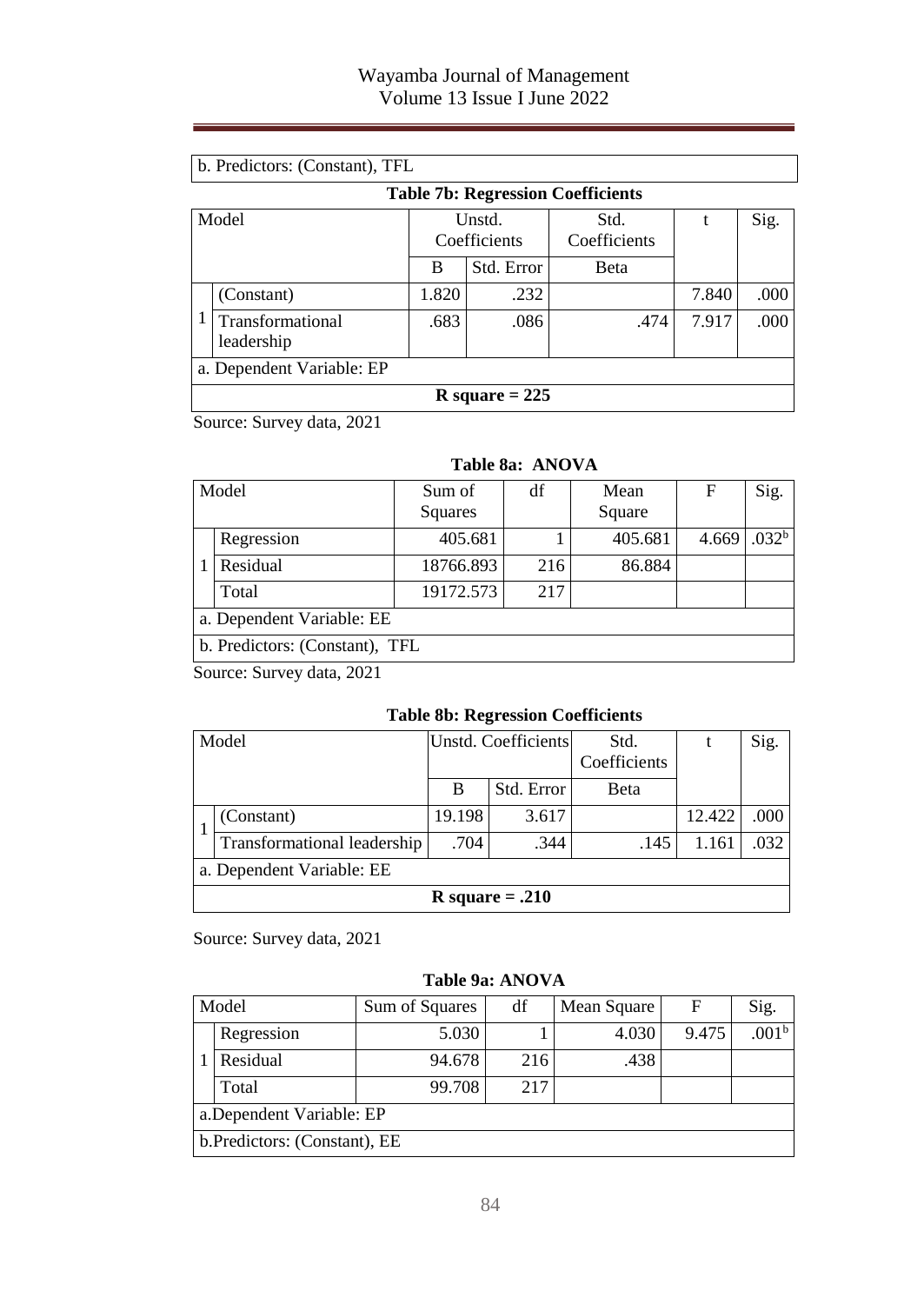| Model                     |                        |       | Unstd. Coefficients | Std. Coefficients |       | Sig. |  |  |  |  |
|---------------------------|------------------------|-------|---------------------|-------------------|-------|------|--|--|--|--|
|                           |                        | B     | Std. Error          | <b>B</b> eta      |       |      |  |  |  |  |
|                           | (Constant)             | 1.898 | .513                |                   | 3.699 | .000 |  |  |  |  |
|                           | Employee<br>engagement | .216  | .005                | .225              | 3.388 | .001 |  |  |  |  |
| a. Dependent Variable: EP |                        |       |                     |                   |       |      |  |  |  |  |
| R square $=.252$          |                        |       |                     |                   |       |      |  |  |  |  |

## **Table 9b: Regression Coefficients**

Source: Survey data, 2021

### **Table 10a: Mediation of employee engagement - Model Summary**

| Model                             | R              | R      | Adjusted | Std.            | <b>Change Statistics</b> |        |     |     |        |  |
|-----------------------------------|----------------|--------|----------|-----------------|--------------------------|--------|-----|-----|--------|--|
|                                   |                | Square | R Square | Error of<br>the | R                        | F      | df1 | df2 | Sig. F |  |
|                                   |                |        |          | Estimate        | Square                   | Change |     |     | Change |  |
|                                   |                |        |          |                 | Change                   |        |     |     |        |  |
|                                   | .47            | .225   | .221     | .59815          | .225                     | 62.678 | 1   | 216 | .000   |  |
|                                   | $4^{\rm a}$    |        |          |                 |                          |        |     |     |        |  |
| 2                                 | .50            | .210   | .243     | .58990          | .025                     | 7.089  |     | 215 | .008   |  |
|                                   | 0 <sup>b</sup> |        |          |                 |                          |        |     |     |        |  |
| a. Predictors: (Constant), TFL    |                |        |          |                 |                          |        |     |     |        |  |
| b.Predictors: (Constant), TFL, EE |                |        |          |                 |                          |        |     |     |        |  |

### **Table 10b: Mediation of Employee engagement - ANOVA<sup>a</sup>**

| Model                              |            | Sum of Squares | df             | Mean Square | F      | Sig.              |  |  |
|------------------------------------|------------|----------------|----------------|-------------|--------|-------------------|--|--|
| 1                                  | Regression | 22.425         |                | 22.425      | 62.678 | .000 <sup>b</sup> |  |  |
|                                    | Residual   | 77.282         | 216            | .358        |        |                   |  |  |
|                                    | Total      | 99.708         | 217            |             |        |                   |  |  |
| $\overline{2}$                     | Regression | 24.892         | $\overline{2}$ | 12.446      | 35.767 | .000 <sup>c</sup> |  |  |
|                                    | Residual   | 74.816         | 215            | .348        |        |                   |  |  |
|                                    | Total      | 99.708         | 217            |             |        |                   |  |  |
| a.Dependent Variable: EP           |            |                |                |             |        |                   |  |  |
| b.Predictors: (Constant), TFL      |            |                |                |             |        |                   |  |  |
| c. Predictors: (Constant), TFL, EE |            |                |                |             |        |                   |  |  |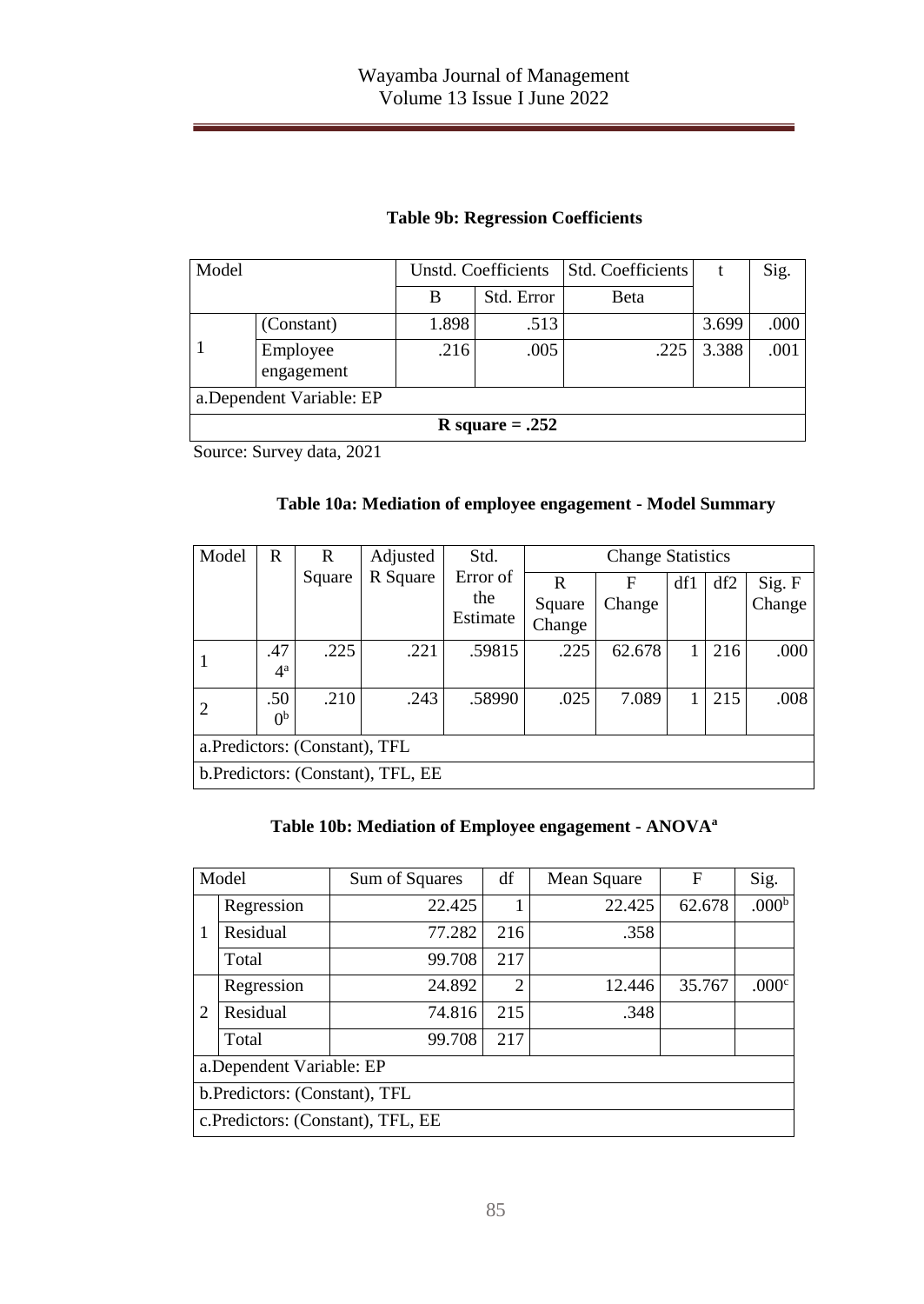| Model |                                | Unstd.<br>Coefficients |               | Std.<br>t<br>Coefficients |       | Sig. | Collinearity<br><b>Statistics</b> |            |
|-------|--------------------------------|------------------------|---------------|---------------------------|-------|------|-----------------------------------|------------|
|       |                                | B                      | Std.<br>Error | Beta                      |       |      | Tolerance VIF                     |            |
|       | (Constant)                     | 1.820                  | .232          |                           | 7.840 | .000 |                                   |            |
| 1     | Transformational<br>leadership | .683                   | .086          | .474                      | 7.917 | .000 |                                   |            |
| 2     | (Constant)                     | .683                   | .485          |                           | 1.408 | .160 |                                   |            |
|       | Transformational<br>leadership | .649                   | .086          | .451                      | 7.555 | .000 |                                   | .9671.079  |
|       | Employee<br>engagement         | .211                   | .004          | .159                      | 2.663 | .008 |                                   | .811 1.309 |
|       | a.Dependent Variable: EP       |                        |               |                           |       |      |                                   |            |

**Table 10c: Regression coefficients – Mediating effect of employee engagement**

Source: Survey data, 2021

#### **REFERENCES**

- Agrawal, S. (2020). Role of subconstructs of psychological capital and transformational leadership in engaging employees in service sector. *Business Perspectives and Research*, *8*(2), 244-256.
- Al-Amin, M. (2017). Transformational leadership and employee performance mediating effect of employee engagement. *North South Business Review*, *7*(2), 28- 40.
- Andreani, F., & Petrik, A. (2016, March). Employee performance as the Impact of transformational leadership and Job Satisfaction in Pt Anugerah Baru Denpasar.

*Journal of Management and JMK, 18*(1), 25–32. doi:10.9744/jmk.18.1.25-32

- Ariani, D. W. (2013). The relationship between employee engagement, organizational citizenship behavior, and counterproductive work behavior. *International Journal of Business Administration*, *4*(2), 1923– 4015.
- Athukorala, C., Perera, I., & Meedeniya, D. (2016). The impact of transformational and transactional leadership styles on knowledge creation in Sri Lankan software industry. *Moratuwa*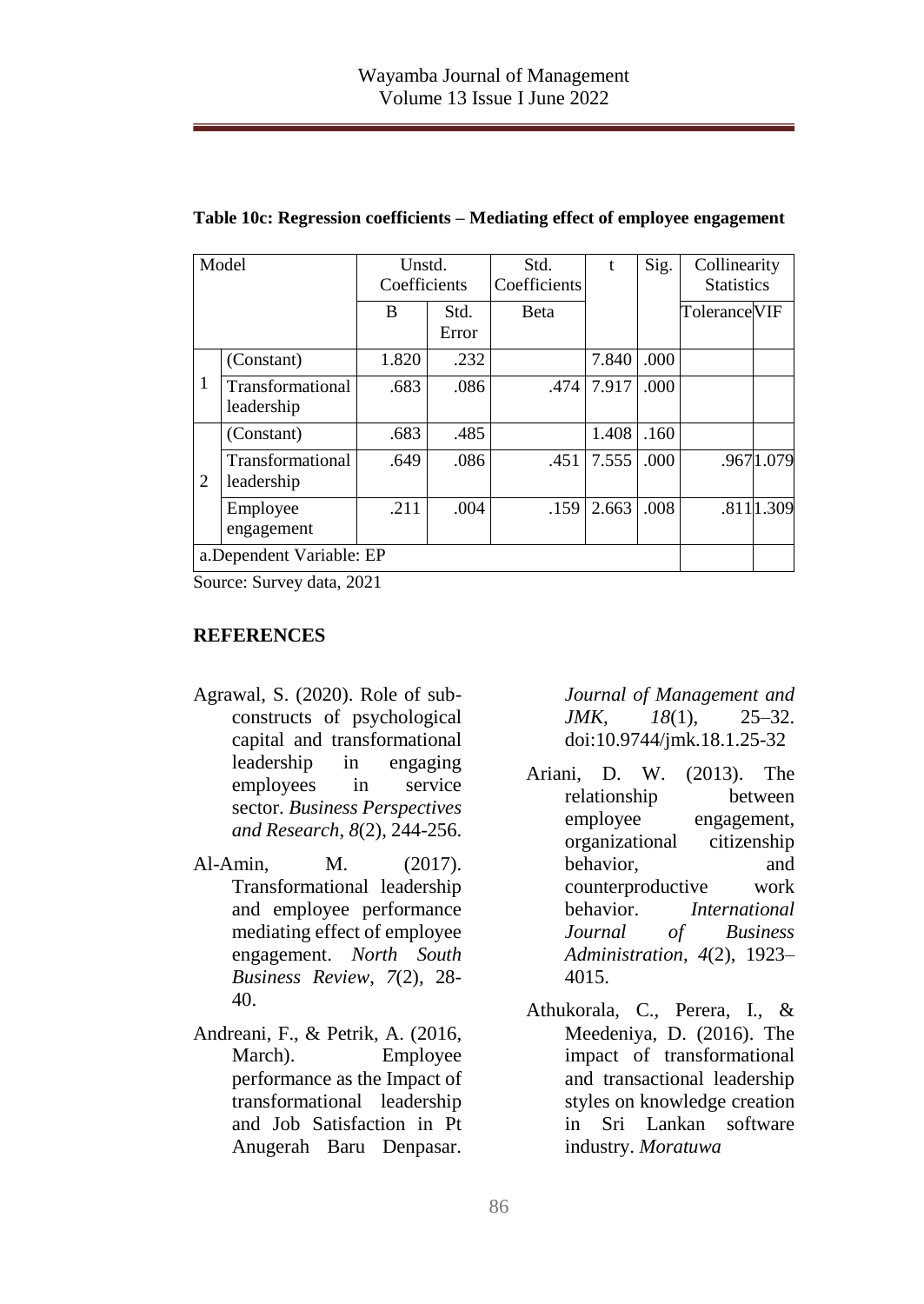*Engineering Research Conference (MERCon)* (pp.309-314). IEEE. doi:10.1109/MERCon.2016. 7480159

- Avolio, B. J., Bass, B. M., & Jung, J. (1999). Reexamining the components of transformation-nal and transactional leadership using the Multifactor Leadership Questionnaire. Journal of Occupational and Organizational Psychology, 72(4), 441-462. doi:10.1348/0963179991667 89
- Balasuriya, B. L. L. A., & Perera, G. D. N. (2021). The Impact of transformational leadership on employee performance: The Mediating Role of employee engagement in Selected Porcelain Manufacturing Companies in Sri Lanka. *Vidyodaya Journal of Management*, *7*(2), 1-16. DOI: [https://doi.org/10.3135](https://doi.org/10.31357/vjm.v7iII)  $7/\text{vim.}v7\text{i}II$
- Basham, L. M. (2012). Transformational and transactional leaders in higher education. *SAM Advanced Management Journal, 77*(2), 15-23.
- Bass, B. (1997). Does the transactionaltransformational leadership paradigm transcend organisational and national boundaries? *American Psychologist, 52*(2), 130-

139. doi:10.1037/0003- 066X.52.2.130

- Bass, B. M. (1985). Leadership and performance beyond expecta-tions. Collier Macmillan.
- Bass, B. M. (1999). Two decades of research and development in transformational leadership. *European Journal of Work and Organizational Psychology, 8*(1), 9-32. doi:10.1080/1359432993984 10
- Bass, B. M., & Avolio, B. J. (1997). *Full range leadership development: Manual for multifactor leadership questionnaire.* California: Mind Garden, Inc.
- Bass, B. M., & Avolio, B. J. (2000). *MLQ Multifactor Leadership Questionnaire sample set: Technical report, leaders form, rater form, and scoring key for MLQ From 5x-Short* (2nd ed.). California: Mind Garden.
- Baumruk, R. (2004). The missing link: the role of employee engagement in business success. *Workspan, 47*(11), 48-52.
- Bolden, R., Gosling, J., O'Brien, S., Peters, K., Ryan, M., & Haslam, A. (2012). *Academic leadership: changing conceptions, identities and experiences in UK higher education.*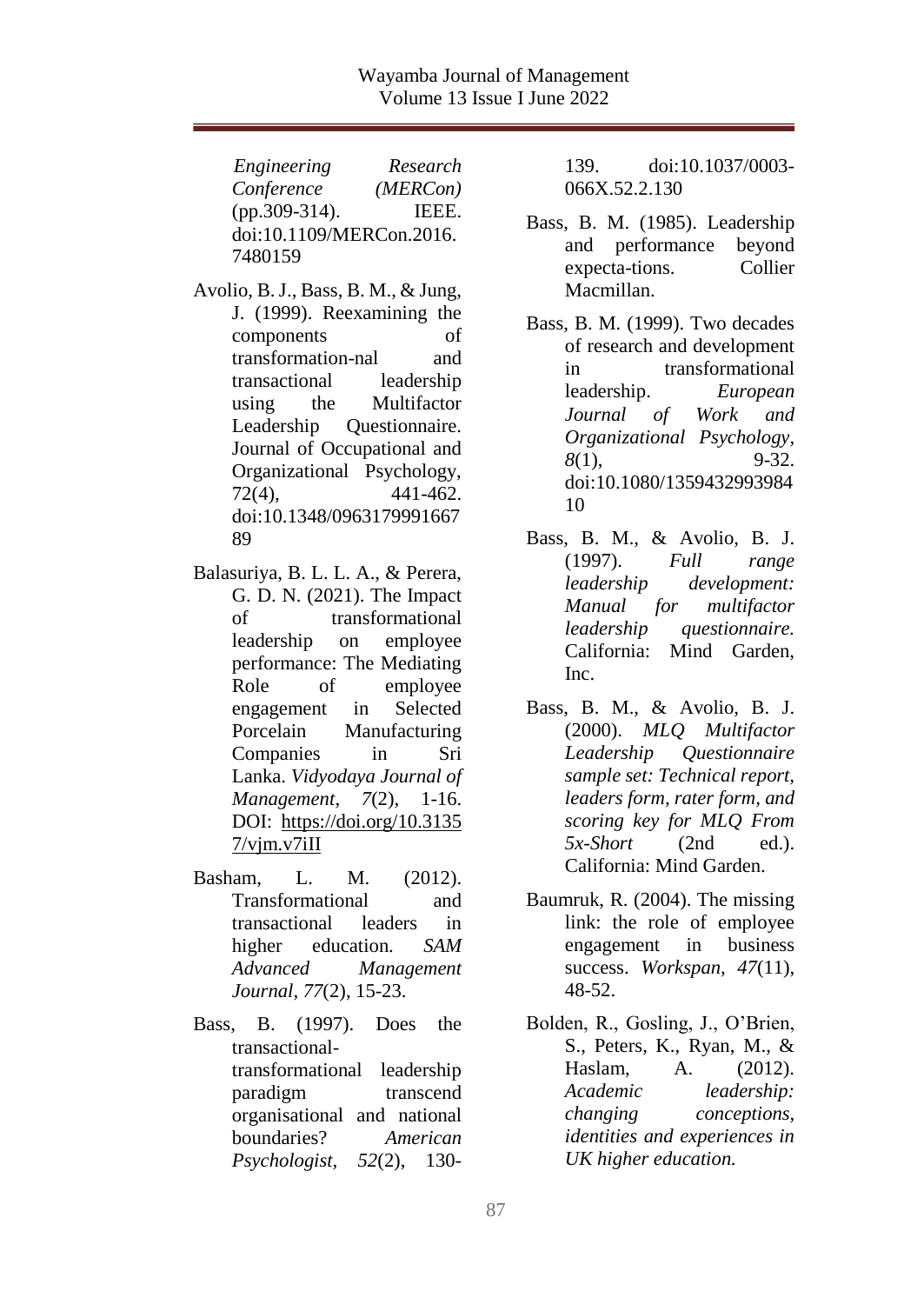(Research and Development Series, Publication 4; Series 3). England: Leadership Foundation for Higher Education.

- Borman, W.C. & Motowidlo, S.J. (1993). Expanding the criterion domain to include elements of contextual performance, In Schmitt, N. and Borman, W.C. (Eds), Personnel Selection in Organizations, Jossey Bass, San Francisco, CA, pp. 71- 98.
- Buil, I., Martínez, E., & Matute, J. (2019). Transformational leadership and employee performance: The role of identification, engagement and proactive personality. *International Journal of Hospitality Management, 77,* 64–75.

https://doi.org/10.1016/j.ijh m.2018.06.014

- Burns, J. (1978). *Leadership.* New York: Harper Torchbooks.
- Campbell, J.P. (1990). Modeling the performance prediction problem in industrial and organizational psychology, In Dunnette, M.D. and Hough, L.M. (Eds), Handbook of Industrial and Organizational Psychology, Consulting Psychologists Press, Palo Alto, CA, pp. 687-732.
- Cavazotte, F. M. (2013). Transformational leaders and work performance: The

mediating roles of identification and selfefficacy. *BAR-Brazilian Administration Review, 10*(4), 490-512. doi:10.1590/S1807- 76922013000400007

- Chamika, M. W., & Gunasekara, U. L. (2016). The Impact of Leadership Styles on Employee Performance. *Proceedings of the Undergraduates Research Conference - 2016.* Sri Lanka: Department of Accountancy, Faculty of Commerce and Management Studies, University of Kelaniya,. Retrieved from http://repository.kln.ac.lk/ha ndle/123456789/16434
- Chan, S. H. (2010). The influence of leadership expertise and experience on organizational performance: a study of Amanah Ikhtiar Malaysia. *Asia Pacific Business Review, 16* (1-2), 59-77.
- Corea, G. (1988). Case or No Case for Privatisation in Sri Lanka. *Central Bank News Survey, 8*(3), 1-5.
- Dhammika, K. (2013). Measuring Employees' Performance in the Public Sector in Sri Lanka: Testing of Two Models. *Kelaniya Journal of Human Resource Management, 8*(1), 1-20. doi:doi.org/10.4038/kjhrm.v 8i1.1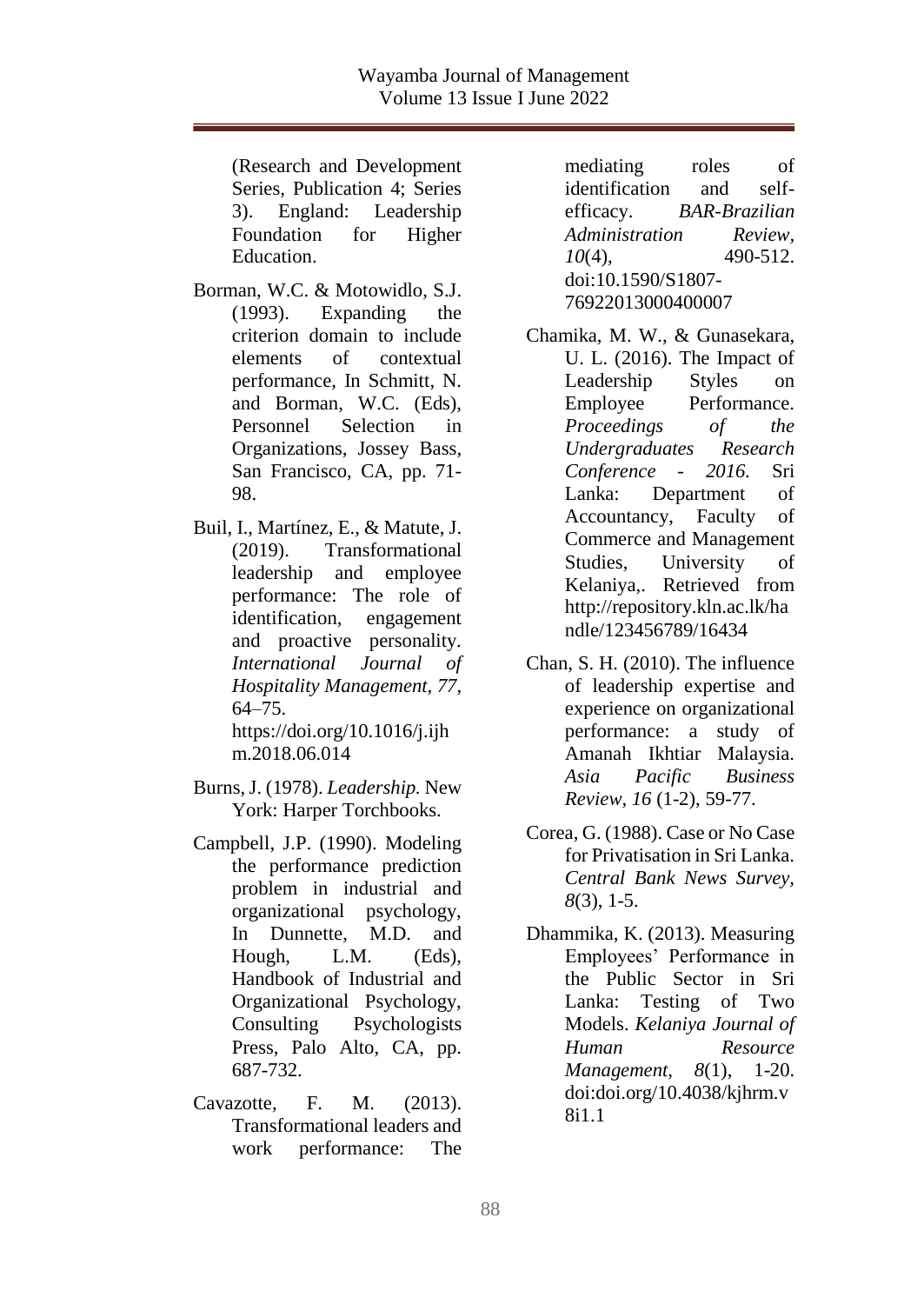- Dhammika, K. A., Ahmad, F. B., & Sam, T. L. (2013). Transactional, Transformational, Union and Organizational Commitment: An Examination of the Effect Flaws. *International Journal of Business and Social Science, 4*(6), 103 -111.
- Emery, C. R., & Barker, K. J. (2007). The effect of transactional and transformational leadership styles on the organizational commitment and job satisfaction of customer contact personnel. *Journal of organizational culture, communications and conflict, 11*(1), 77-90.
- Family Health Bureau (2019) Annual Report- 2017, Colombo: Family Health Bureau.
- Fernando, M. E. (2018). Impact of manager's leadership style on employees' emotional intelligence on virtual project performance in the Sri Lankan IT industry. *(Master's dissertation, University of Moratuwa, Sri Lanka).* Retrieved from http://dl.lib.mrt.ac.lk/handle/ 123/13312
- George, D., & Mallery, M. (2010). *SPSS for Windows Step by Step: A Simple Guide and Reference,17.0 update* (10th ed.). Boston: Pearson.
- Gichohi, P. M. (2014). The role of employee engagement in revitalizing creativity and innovation at the workplace: A survey of selected libraries in Meru County-Kenya. *Library Philosophy and Practice,* (Fall - 9). 1-33
- Gimuguni, L., Nandutu, J., & Magolo, A. (2014). *Effect of leadership styles on performance of local governments in Uganda, A case of Mbale District*. Retrieved from http://ir.mu.ac.ke:8080/xmlu i/bitstream/handle/12345678 9/2141/Nandutu%20J.pdf?se quence=1&isAllowed=y
- Gunaruwan, T. L. (2016). Unsatisfactory Performance of Sri Lanka's State-Owned Enterprises: Causality Diagnostics in Management Autonomy and Accountability. *5th International Conference of Sri Lanka Forum of University Economists* (pp. 67-72). Kelaniya: Department of Economics, University of Kelaniya.
- Hair, J. F., Black, W. C., Babin, B. J., & Anderson, R. E. (2014). *Multivariate Data Analysis* (7th ed.). UK: Pearson Education Limited.
- Harter, J.K., Schmidt, F.L. & Hayes, T.L. (2002). Business-unit level relationship between employee satisfaction, employee engagement, and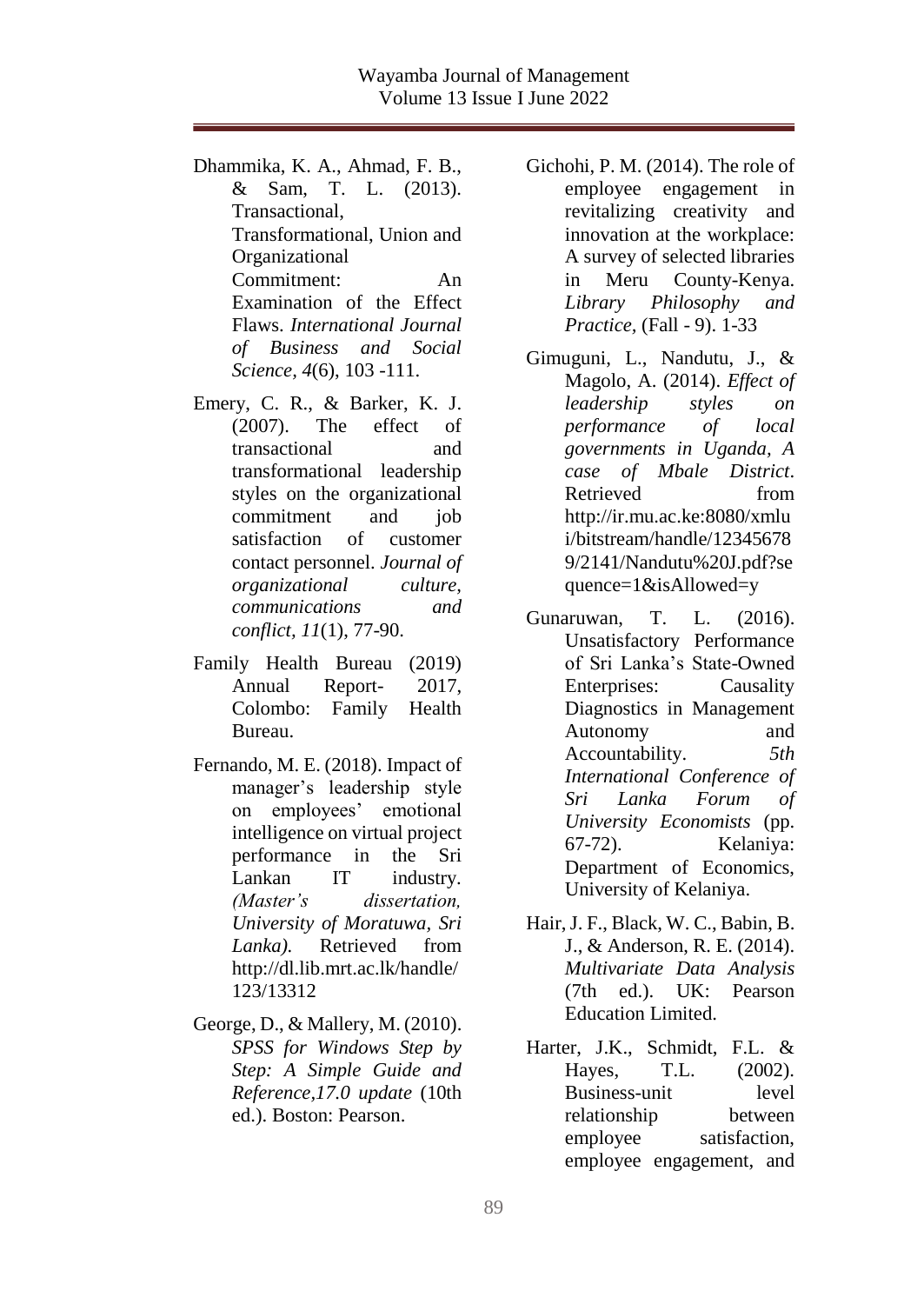business outcomes: a metaanalysis. *Journal of Applied Psychology*, *87,* 268-79.Hee, O. C., Ibrahim, R., Kowang, T. O., & Fei, G. C. (2018). Employee engagement as a mediator between transformational leadership and employee. *Asian Journal of Scientific Research, 11*(3), 441-448.

- Herbst, T. H., & Conradie, P. D. (2011). Leadership effectiveness in higher education: managerial selfperceptions versus perceptions of others. *South African Journal of Psychology, 37*(1), 1-14.
- Idris, I., Suyuti, A., Supriyanto, A. S., & As, N. (2022). Transformational Leadership, Political Skill, Organizational Culture, and Employee Performance: A Case from Tourism Company in Indonesia. *Geo Journal of Tourism and Geosites*, *40*(1), 104-110.
- Jayakody, J. A. (2008). Charismatic leadership in Sri Lankan business organizations. *Journal of Management Development, 27*(5), 480-498.
- Jiang, W., Zhao, X., & Ni, J. (2017). The Impact of transformational leadership on Employee Sustainable Performance: The Mediating Role of Organizational Citizenship Behavior. Sustainability. *Frontier in*

*Psychology, 9*(9), 1567. doi:10.3389/fpsyg.2020.003 14

- Kahn, W.A. (1990). Psychological conditions of personal engagement and disengagement at work. *Academy of Management Journal*, *33*, 692-724.
- Karunajeewa, D. (2018). Impact of leadership styles on EP: Case study on a service base company. (*Master Thesis submitted to University of Moratuwa)*.
- Kasturi Arachchi, C. (2011). An investigation of the leadership experiences of principals in the government schools in Sri Lanka. *Proceedings of Annual Research Symposium* (pp. 95-99). University of Colombo, Sri Lanka.
- Koopmans, L., Bernaards, C., Hildebrandt, V., Van Buuren, S., Van der Beek, A. J., & De Vet, H. C. (2013). Development of an individual work performance questionnaire. *International journal of productivity and performance management. 62*(1), 6-28
- Koopmans, L., Bernaards, C.M., Hildebrandt, V.H., Schaufeli, W.B., De Vet, H.C.W. & Van derBeek, A.J. (2011). Conceptual frameworks of individual work performance – a systematic review. *Journal of Occupational and*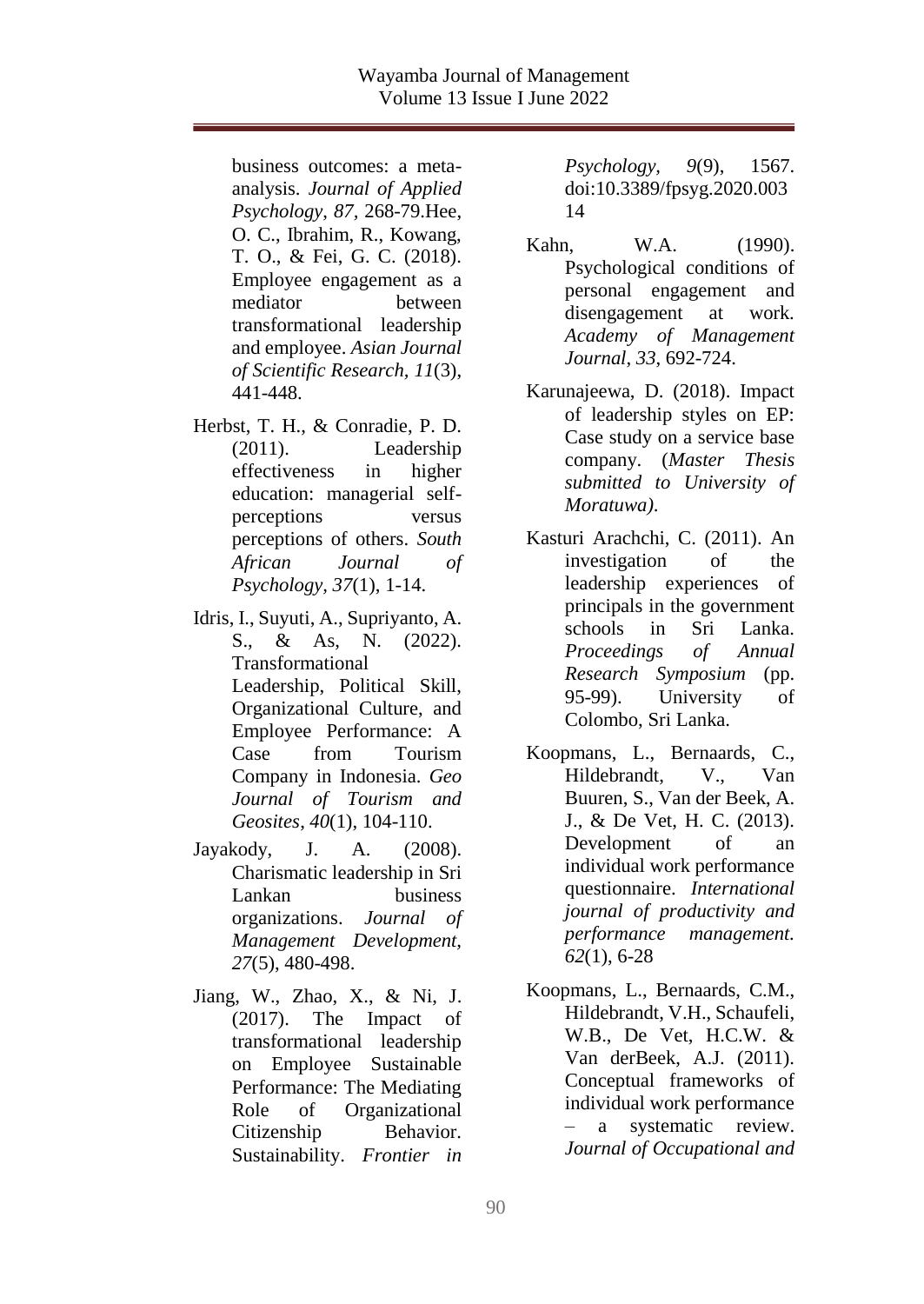*Environmental Medicine, 53*(8), 856-66

- Lopez-Dominguez, M., Enache, M., Sallan, J., & Simo, P. (2014). Transformational leadership as an antecedent of change oriented organizational citizenship behavior. *Journal of Business Research, 66*(10), 2147-2152.
- Mansor, Z. D., Mun, C. P., Farhana, B. N., & Tarmizi, W. A. N. (2017). Influence of transformation leadership style on employee engagement among Generation Y. *International Journal of Economics and Management Engineering*, *11*(1), 161-165.
- Mariam, G. G. (2020). The effect of transformational leadership behavior on employee performance: mediation role of employee engagement. Addis Ababa: Addis Ababa University.
- Mathotaarachchi, K. P. (2013). The impact of transformational and transactional leadership behaviours on employees' trust and their organizational commitment for nonteaching staff of the Sri Lankan Universities. The Macrotheme Review. *A Multidisciplinary Journal of Global Macro Trends, 2*(1), 56-92.
- Men, L. R. (2015). Employee engagement in relation to employee–organization relationships and internal reputation: effects of leadership communication. *Journal of Public Relations*, *9*(2), 1-22.
- Mozammel, S., & Haan, P. (2016). Transformational leadership and employee engagement in the banking sector in Bangladesh. *The Journal of Developing Areas*, *50*(6), 43-55.
- Murali, S. R., & Aggarwal, D. (2020). A Study on the Impact of Transformational Leadership Style on Employee Engagement and Employee Performance in ICT Industry– (a Study with Reference to the ICT Industry in United Arab Emirates). *International Journal of Management*, *11*(5).
- National Institute of Health Sciences, Sri Lanka (2012). Annual Report-2012, Kalutara: National Institute of Health Sciences.
- Nel, P. S., V. D., Haasbroek, G. D., Schultz, H. B., Sono, T. J., & Werner, A. (2004). *Human Resources Management* (6th ed.). New York: Oxford University Press.
- Ng, T. W. H. (2017). Transformatio-nal leadership and performance outcomes: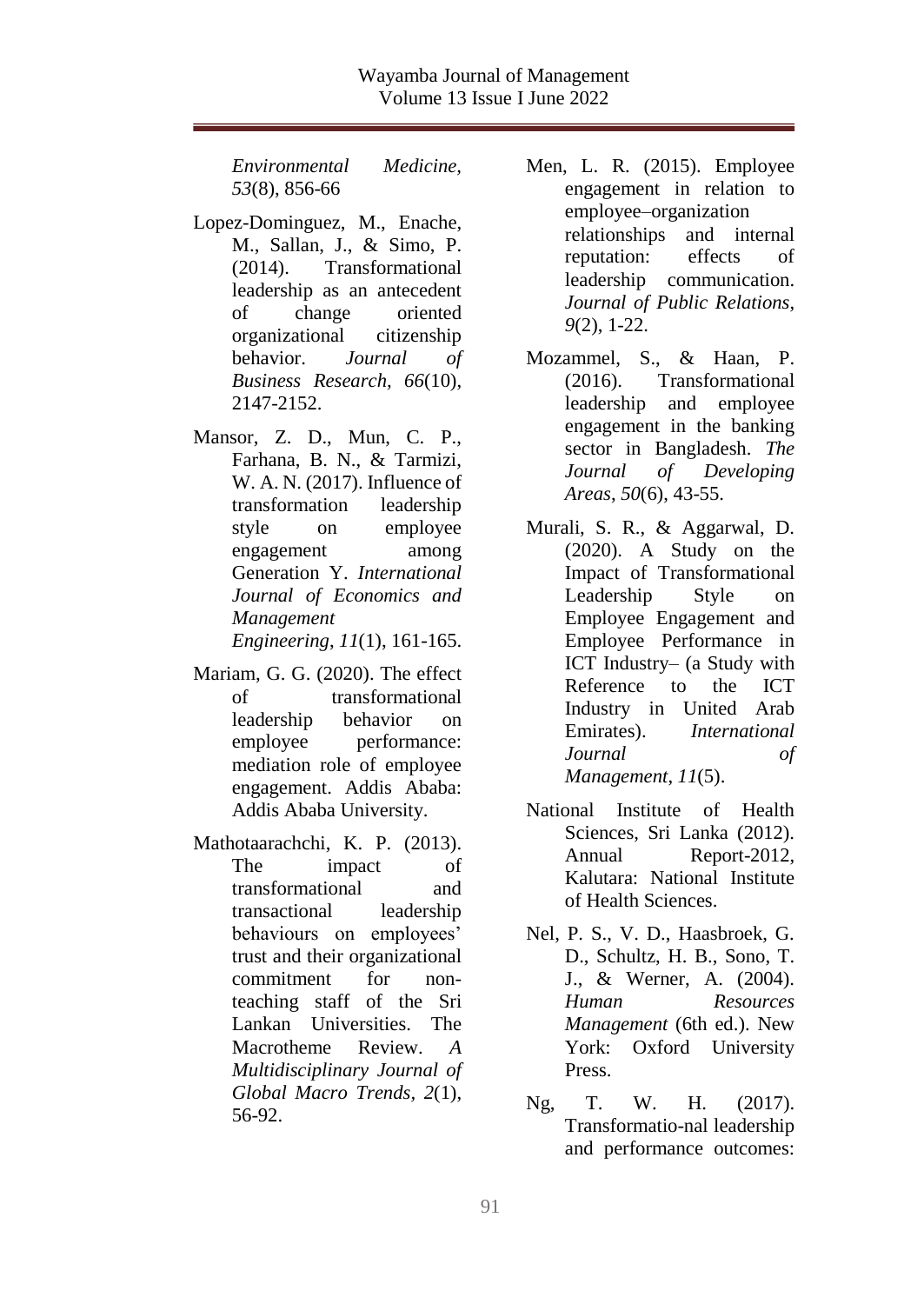Analyses of multiple mediation pathways. The Leadership Quarterly, 28(3), 385–417. [https://doi.org/10.1016/j.leaq](https://doi.org/10.1016/j.leaqua.2016.11.008) [ua.2016.11.008](https://doi.org/10.1016/j.leaqua.2016.11.008) Nmadu, G. (2013). Employees performance and its effects on their job performance in workplace. *Kuwait Chapter of Arabian Journal of Business and Management Review, 5*(11), 13-23.

Ologbo, A. C., & Sofian, S. (2013). Individ ual and organizational factors of employee engagement on employee work outcomes. *International Journal of Business and Behavioral Sciences*, 3(3), 498- 502.

- Otieno, A. B. B., Wangithi, E., & Njeru, A. (2015). Effect of employee engagement on organisation performance in Kenya's horticultural sector. *International Journal of Business Administration*, 6, 2.
- Perera, W. W. M. D., & Wijewantha, P. (2015). The Nexus between Transformational Leadership and Employee Engagement: A Study of Softlogic Brands. Proceedings of the 2nd HRM Student Research Symposium, Department of Human Resource Management, Faculty of Commerce and Management

Studies, University of Kelaniya, Sri Lanka, 26th January 2016. P. 41.

Pourbarkhordari, A., Zhou, E., & Pourkarimi J. (2016). How Individual-focused Transformational Leadership Enhances Its Influence on Job Performance through Employee Work Engagement. *International Journal of Business and Management, 11*(2), 249

- Purwanto, A., Purba, J. T., Sijabat, R., & Bernarto, I. (2021). The Role of Transformational Leadership, Organizational Citizenship Behaviour, Innovative Work Behaviour, Quality Work Life, Digital Transformation and Leader Member Exchange on Universities Performance*. Linguistica Antverpiensia, 2,* 2908-2932. Available at SSRN: [https://ssrn.com/abstr](https://ssrn.com/abstract=)  $\text{act}$
- Rasool, H. F., Arfeen, I. U., Mothi, W., & Aslam, U. (2015). Leadership styles and its impact on employee's performance in health sector of Pakistan. *City University Research Journal, 5*(1), 97- 109.
- Ratnaningtyas, H., Handaru, A. W., & Eryanto, H. (2021). Transformational Leadership and Work Motivation on Work Productivity Mediated by Work Engagement: An Introductory Analysis. *The*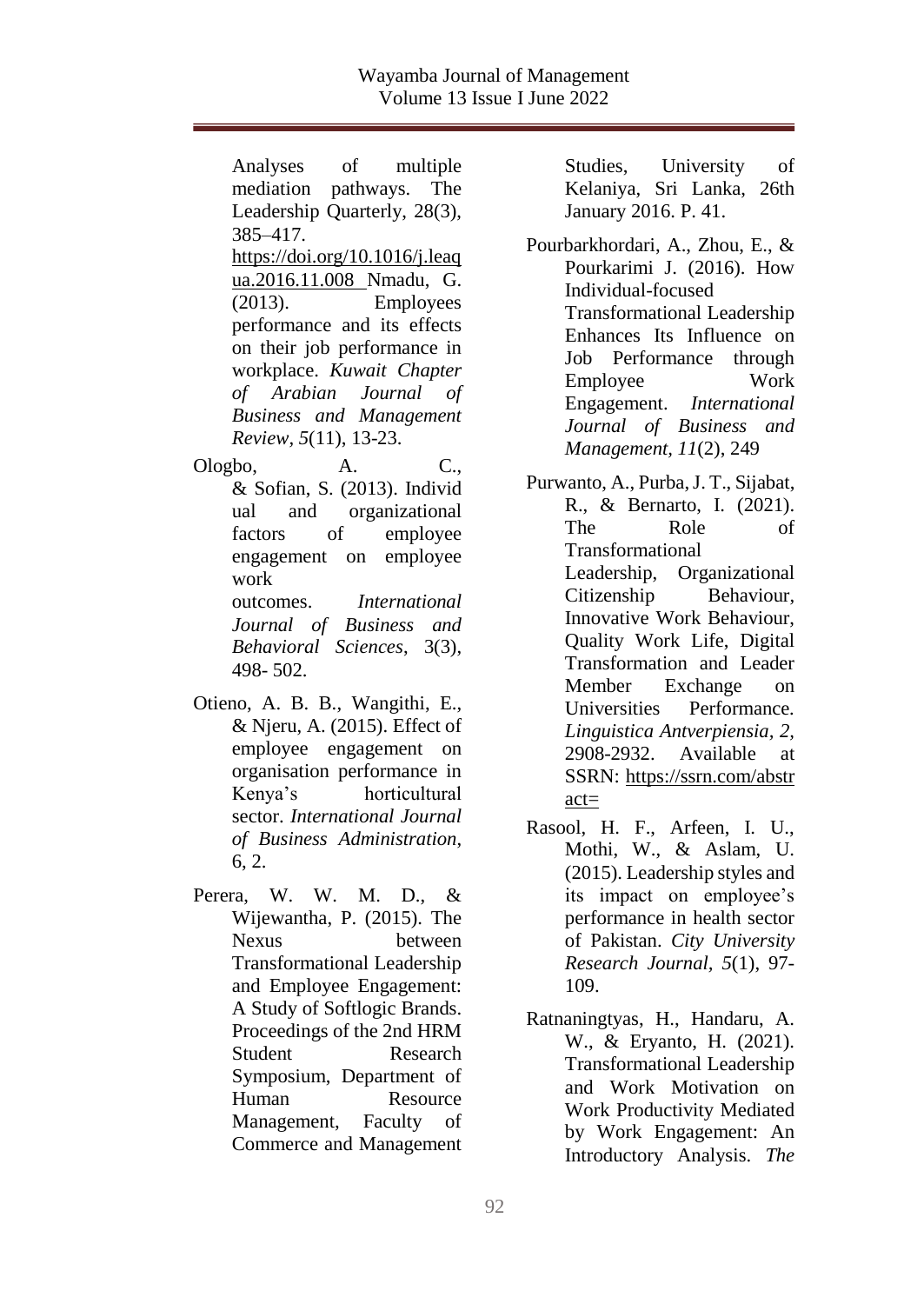*International Journal of Social Sciences World (TIJOSSW)*, *3*(2), 25-32.

- Raveendran, T. (2021). Effect of transformational leadership on organizational commitment through the interaction of psychological empowerment. *Proceedings of International Conference on Contemporary management (ICCM).* Faculty of Management Studies and Commerce, University of Jaffna.
- Raveendran, T., & Gamage, A.S. (2019). The Mediating Effect of Organizational Commitment in the Impact of Transformational Leadership Style on EP: A Study of Divisional Secretariats in the Jaffna District. *International Journal of Human Resource Studies, 9*(2), 116-139. doi:10.5296/ijhrs.v9i2.14623
- Rich, B. L., LePine, J. A., & Crawford, E. R. (2010). Job engagement: Antecedents and effects on job performance. *Academy of Management Journal, 53*, 617–635.
- Richman, A. (2006). Everyone wants an engaged workforce: how can you create it? *Workspan, 49*, 36-39.
- Rotundo, M. and Sackett, P.R. (2002). The relative importance of task, citizenship, and counterproductive

performance to global ratings of performance: a policycapturing approach. *Journal of Applied Psychology, 87*(1), 66-80.

- Sani, A., & Maharani, V. (2012). The impact of transformational leadership and organizational commitment on job performance among lecturers of faculty in the Islamic Maulana Malik Ibrahim Malang University: the mediating effects of organisational citizenship behavior. *International Journal of Academic Research, 4*(4), 102-106.
- Saxena, V., & Srivastava, R. K. (2015). Impact of employee engagement on employee performance–Case of manufacturing sectors. *International Journal of Management Research and Business Strategy*, *4*(2), 139-174.
- Sendawula, K., Kimuli, S., Bananuka, J., & Muganga, G. (2018). Training, employee engagement and employee performance: Evidence from Uganda's health sector. *Cogent Business & Management*, *5*(1), 1470891.
- Shantz, A., Alfes, K., Truss, C., & Soane, E. (2013). The role of employee engagement in the relationship between job design and task performance, citizenship and deviant behaviours. *The*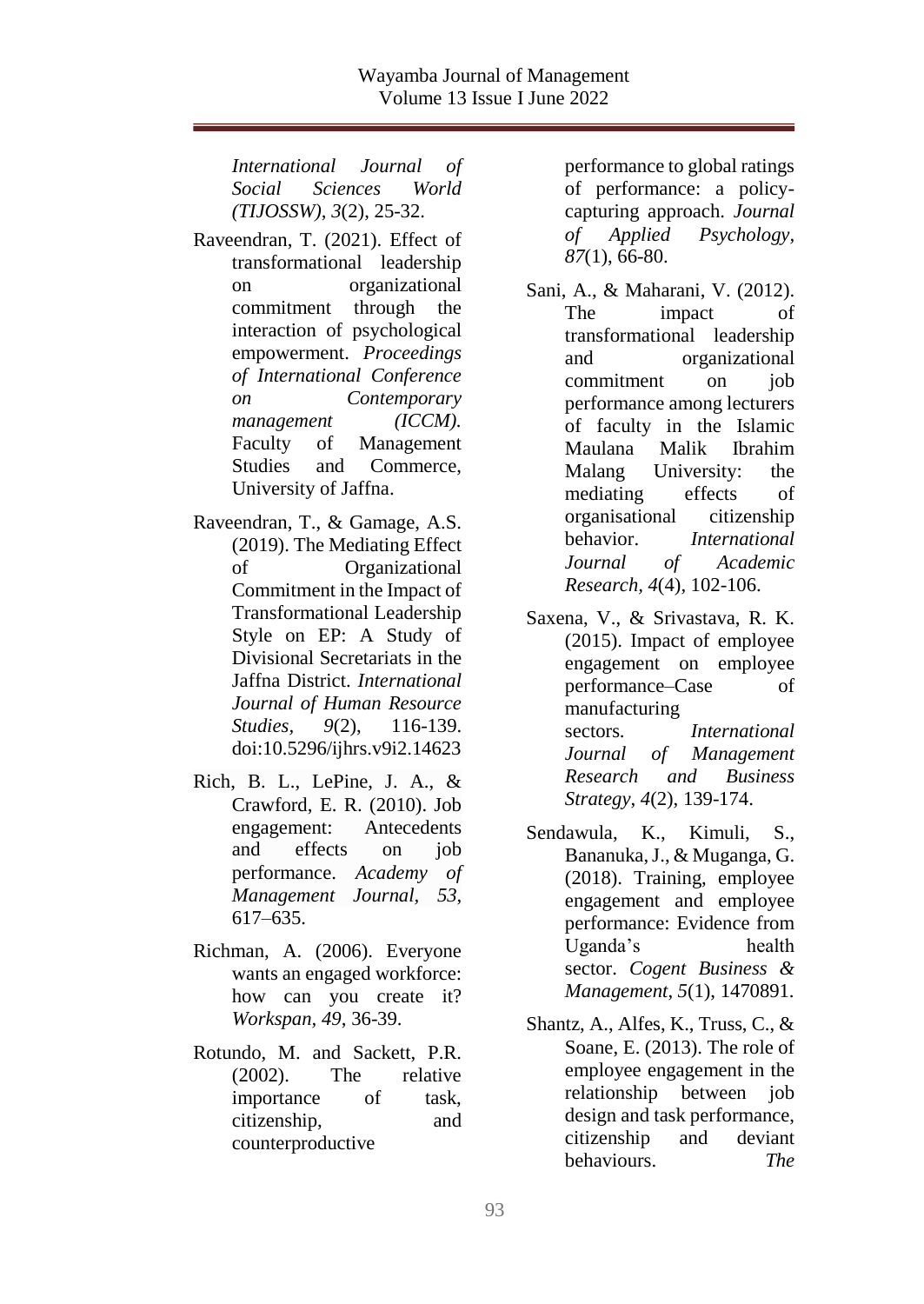*International Journal of Human Resource Management*, *24*(13), 2608– 2627.

- Spangler, W. D., & Braiotta, J. L. (1990). Leadership and corporate audit committee effectiveness. *Group & Organization Studies, 15*(2), 134-157.Sparkling, A.E., Mollaoglu, S., Kirca. A. (2016). Research synthesis connecting trends in architecture, engineering, and construction project partnering. *Journal of Management & Engineering, 33*, 04016033.
- Sri Lanka, Ministry of Health (2020). Quarantine and Prevention of Diseases Ordinance (Chapter 222), Gazette Extraordinary of the Democratic Socialist Republic of Sri Lanka-15.10.2020 [Online] Available from: http://www.documents.gov.l k/files/ egz/2020/10/2197- 25 E.pdf [Accessed: 11th December 2020].
- Thisera, T. J. R., & Sewwandi, E. P. I. (2018). transformational leadership and employee engagement in hospitality sector in Sri Lanka. *Global Journal of Management and Business Research*. 18(12), 27-33.
- Towers Perrin (2007/2008). Closing the Engagement Gap: A Road Map for Driving Superior Business

Performance. Available at: http://www. towersperrin.com/tp/getweb cachedoc?webc=HRS/USA/ 2008/200803/GWS\_Global \_Report20072008\_31208.pd f

- Truss, C., Soane, E., Edwards, C., Wisdom, K., Croll, A. & Burnett, J. (2006). *Working Life: Employee Attitudes and Engagement*. London: Chartered Institute of Personnel and Development
- Tseng, H., & Huang, X. (2009). A Study on the Effect of the Degree of Optimism, Work Pressure and Work Efforts of Life-Insurance Salesman on their Performance. *Journal of American Academy of Business, 14*(2), 133-144.
- Vinger, G. (2009). The restructuring of a university: a call for the exhibition of transformational leadership behaviours. *The International Journal of Learning, 16*(10), 267-286.
- Walumbwa, F. O., Orwa, B., Wang, P., & Lawler, J. J. (2005). Transformational Leadership, Organizational Commitment, and Job Satisfaction: A Comparative Study of Kenyan and U.S. Financial Firms. *Human Resource Development Quarterly, 16*(2), 235-257.
- Walumbwa, F. O., Wang, P., Lawler, J. J., & Shi, K. (2004). The role of collective